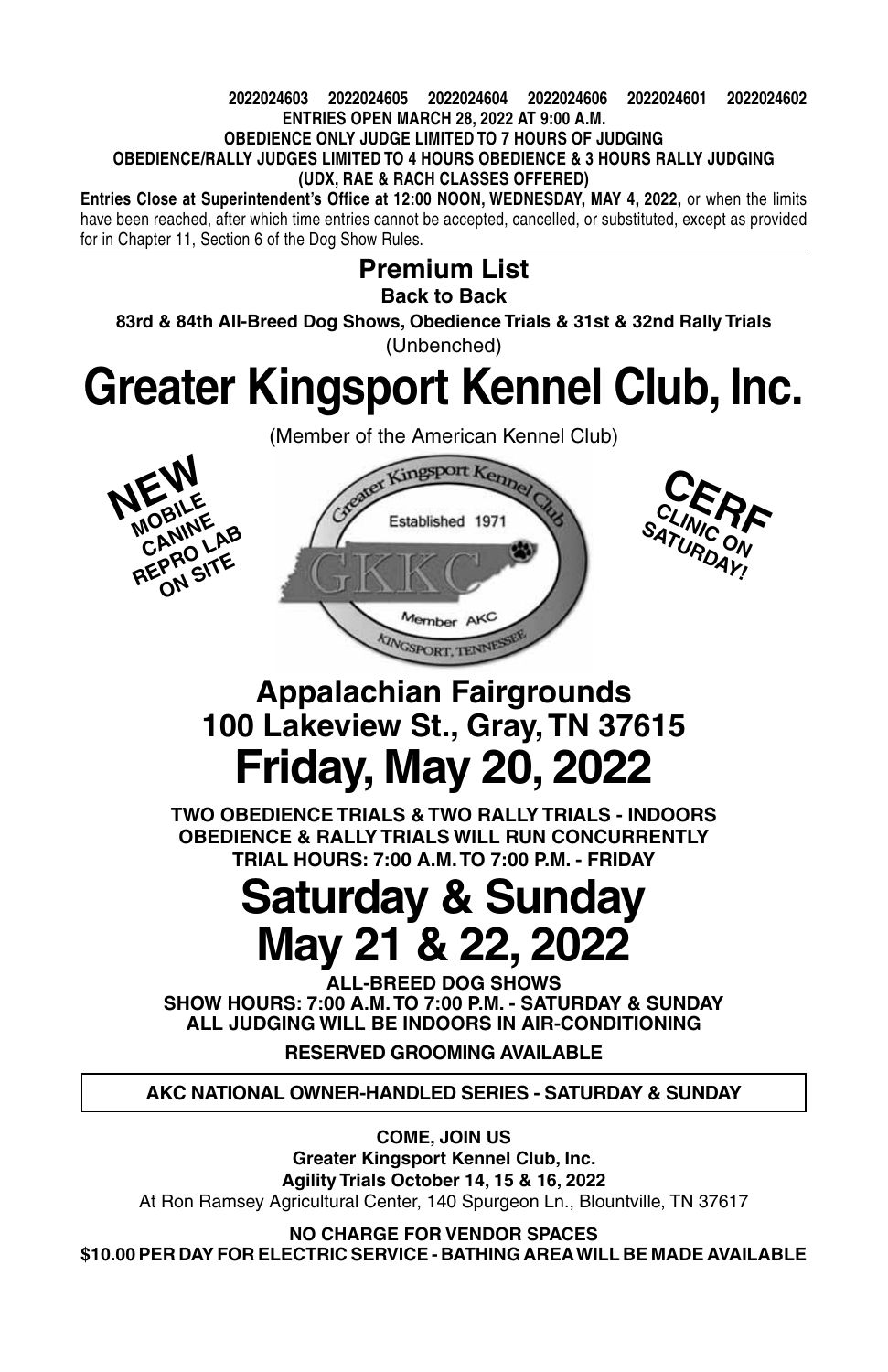## **Armband Drawing for \$50.00 ~ Saturday & Sunday**

Deposit armband in box with your name on the back. Drawing will be held before Best in Show each day. You MUST be present to win. "No participation by club members."

## **BASKET RAFFLE - SUNDAY**

Handcrafted Baskets filled with Toys, Treats & More! Tickets \$2.00 Each, 3 for \$5.00, 7 for \$10.00 or 15 for \$20.00

## **Saturday**

A New Exhibitor Briefing will be held during this Show. The briefing location & time will be posted in the Judging Program. Spectators are welcome to attend.

# **IMPORTANT COVID-19 INFORMATION**

I fully submit that the AKC, MB-F, Inc., Greater Kingsport Kennel Club, volunteers, Appalachian Fairgrounds, workers and judges are in no way liable for any present or future damage, loss, or illness (including but not limited to COVID-19), and I agree that I am attending these shows entirely at my own risk and will follow all CDC, State, County, AKC and club requirements, procedures, protocols, and guidelines to reduce any exposure and possibility of contracting or spreading a virus. I hereby waive all rights to file a lawsuit against the above entities.

> CERTIFICATION Permission has been granted by the American Kennel Club for the holding of these events under American Kennel Club rules and regulations.

> > Gina M. DiNardo, Executive Secretary

Equipment & Service Furnished By: *"Please feel free to come by and take a tour of our Headquarters*  **P.P.P.P.P.P.P.P.P.P.P. P.P.P.P.P.P.P.P.P.P.P.** *Office in NC any business day Mon. thru Fri., 9:00 A.M. to 4:00 P.M."* **- F,** inc. 620 Industrial Ave., Greensboro, NC 27406 P.O. Box 22107, Greensboro, NC 27420 • 336-379-9352 32351 Edward Ave. • P.O. Box 9999 • Madison Hts., MI 48071 • 248-588-5000 FAX - 336-272-0864 • Internet Address http://www.infodog.com E-Mail Address mbf@infodog.com Dial-N-Entry® - (1-800) 334-8978 - *For Entries Only* or (336) 379-9605 **American Kennel Club Annually Licensed Superintendent** *Member of the Dog Show Superintendents Association • dogshowsupers.org* Vickie L. Bovee • Kathleen Bowser • Michael Bowser • Bob Christiansen • Kathleen Corbett Dorie Crowe • Patricia DenBoer • Richard Hamlin • Dennis Johnson • Marti Johnson • Debra Jolly Kellie K. King • Fred J. Lyman • Karen McBee • Sharon McCrary • Darlene Nichols • Kevin Nieboer W. Henry Odum, III • Robert C. Peters, Jr. • Theresa Pierce • Ralph Price • Kuno W. Spies Bess A. Stanger • Rebecca Surratt • Thomas Surratt One Or More Of The Above Superintendents Will Superintend This Show *קרררררררררררררררררררררררררררררררר* 

2 - Greater Kingsport Kennel Club, Inc.- May 20 - 22, 2022

American Kennel Club®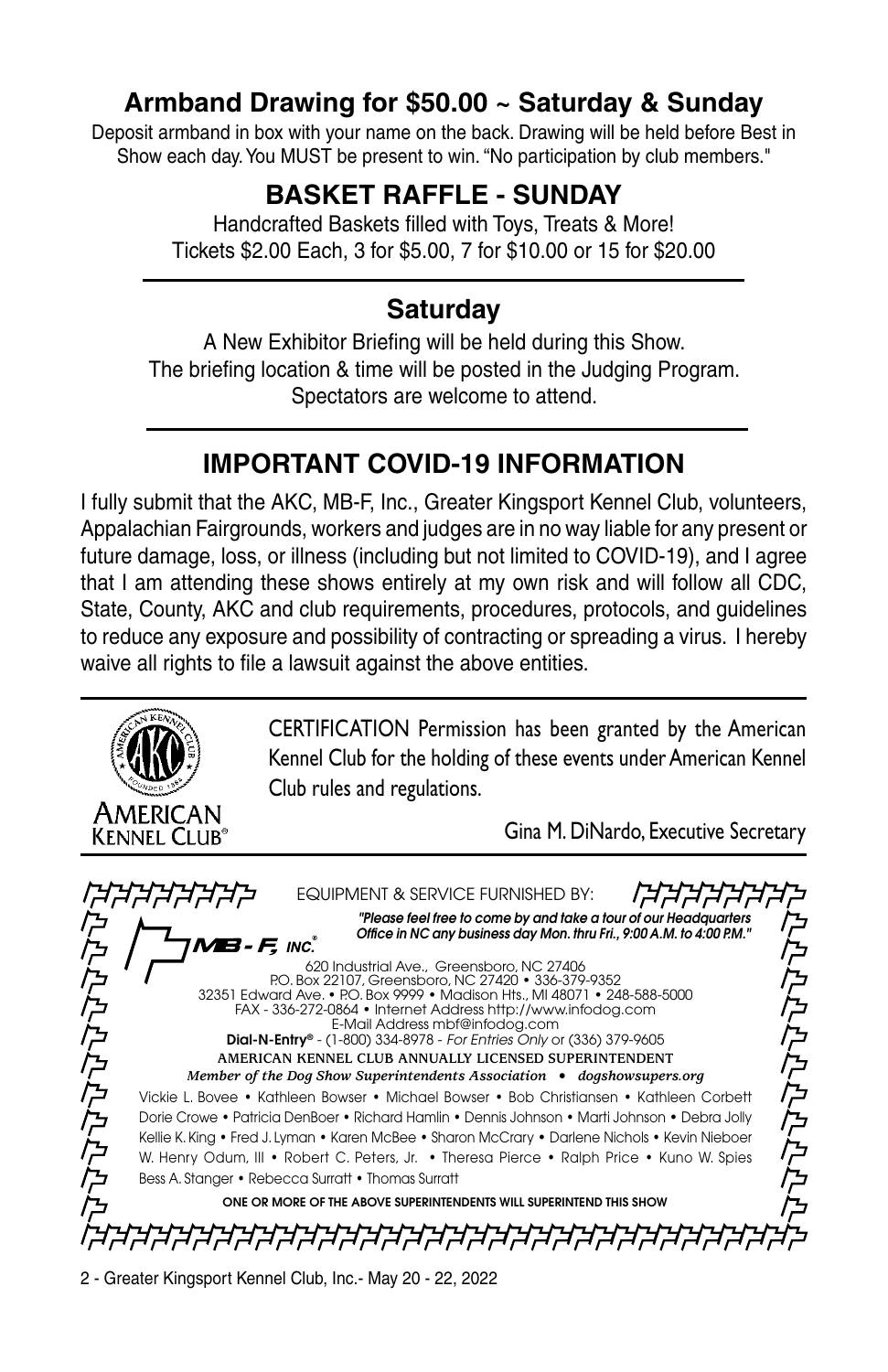#### **Officers of the Greater Kingsport Kennel Club, Inc. MB-F Obedience Trials #360 & #398 and Rally Trials #1359 & #1360 Shows #075 & #412**

| <b>SHOWS #UIS &amp; #414</b> |  |  |  |
|------------------------------|--|--|--|
|                              |  |  |  |

| 352 Painter Rd., Fall Branch, TN 37656 E-mail: britwalds@yahoo.com |  |
|--------------------------------------------------------------------|--|

#### **Board of Directors**

Sandy Alexander Valda Currier Craig Kallus Darcy Kallus Andrew Moore

#### **Event Committee**

Pamela Jones, Show Chair 177 McAfee Bluff, Gray, TN 37615 (216) 534-6582 E-mail: jonespams@aol.com Sandy Alexander, Assistant Show Chair (828) 989-0351 E-mail: txalexus@aol.com Brenda Grable, Obedience & Rally Chair **(Friday)** 130 Sunny Hill Ct., Fall Branch, TN 37656 E-mail: brendagrable@comcast.net And All Officers & Board Members

#### **Committee Chairs**

177 McAfee Bluff, Gray, TN 37615 (216) 534-6582 E-mail: jonespams@aol.com

Dixie Professional Stewards P.O. Box 146 Reddick, FL 32686 (828) 497-6020 H (352) 571-2946 C (352) 875-1103 E-mail: flashkatphotos@aol.com

#### **Emergency Veterinary Service After Hours Veterinary Service**

(423) 218-1305 Thursday & Friday 7:00 A.M. -9:00 P.M. Friday - Monday 6:00 P.M. - 8:00 A.M. Saturday 7:00 A.M. through Monday 5:00 P.M.

#### **Chief Ring Steward Official Photographer**

Marilyn Curry **Kitten Rodwell** P.O. Box 145 Whittier, NC 28789 E-mail: candmcurret@att.net (Only the Official Photographer may take win pictures.)

Robinson Animal Hospital **Airport Pet & Emergency Clinic** Airport Pet & Emergency Clinic 3026 Peoples St. (Across Hwy. From Airport) Johnson City, TN 37604 2456 Hwy. 75, Blountville, TN 37617

*"Exhibitors should follow their veterinarian's recommendation to assure their dogs are free of internal and external parasites, any communicable diseases, and have appropriate vaccinations."*

*There is an Automated External Defibrillator (AED) on the show grounds. The AED is located in the Farm & Home Building near the front doors and the Superintendent's Desk.*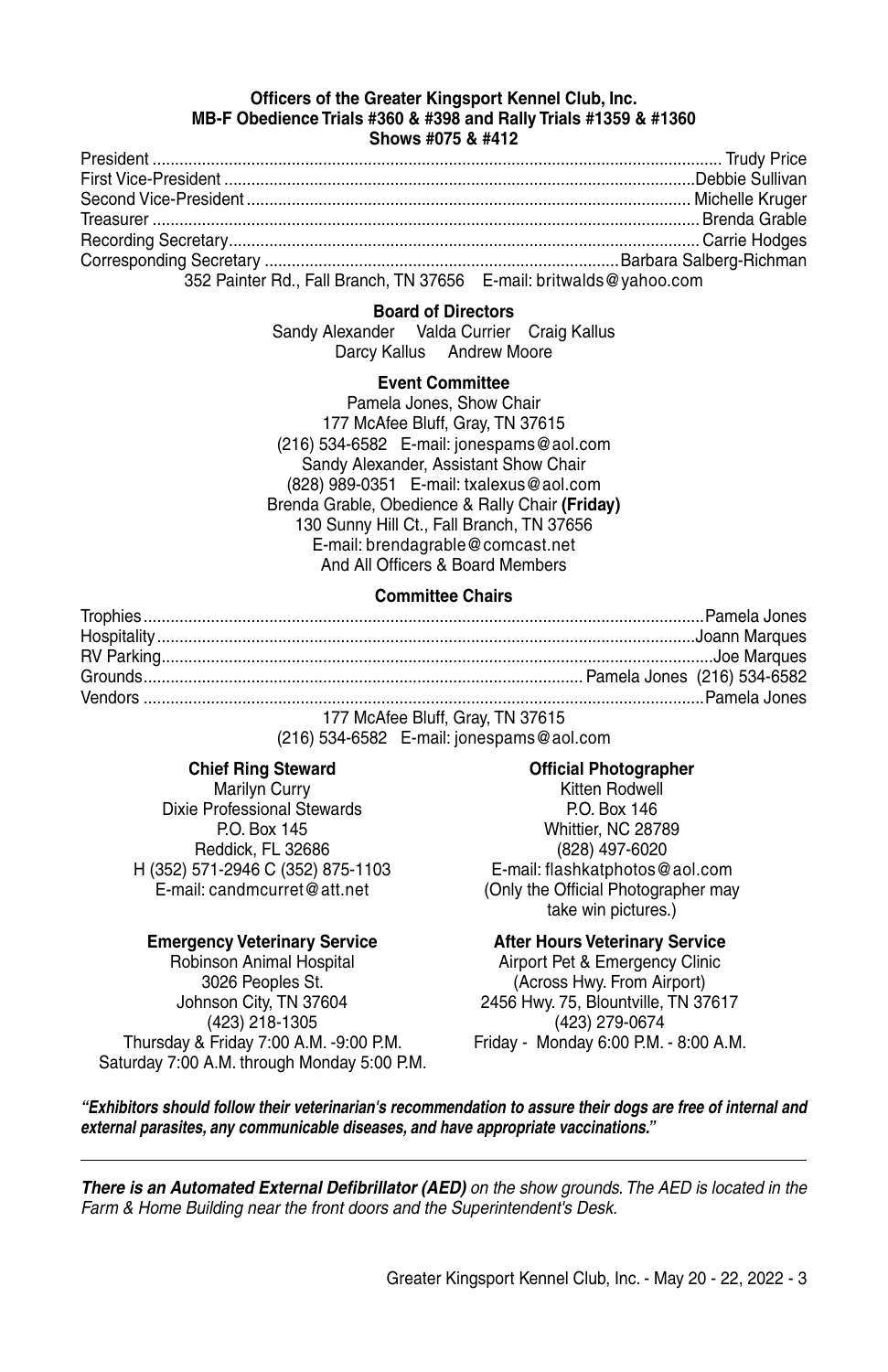

# **AKC National Owner-Handled Series Saturday & Sunday**

### (Remember to check the box near the bottom of the entry form)

The AKC National Owner-Handled Series is a non-titling competition for dogs that are exhibited by their owners that are not professional handlers.

Exhibitors must declare their dog is Owner-Handled eligible at the time of entry on the entry form.

Dogs entered in the Amateur-Owner-Handler class will automatically be marked as eligible to compete in the NOHS.

Eligible dogs will be identified by an asterisk in the judge's book, steward's book & the catalog. Dogs must be handled throughout the breed level competition for the regular show by an eligible owner.

Professional handlers\*, household members and current assistants\*\* to professional handlers may not exhibit the dog in any NOHS competition during the entire show. For a detailed description of the National Owner-Handled Series, please visit the AKC website NOHS pages at:

#### **https://www.akc.org/sports/conformation/national-owner-handled-series/**

*\*Professional handlers are defined as any person who belongs or has belonged to a professional handlers' organization, distributed rate cards, or otherwise advertised or represented themselves as handling dogs for pay within the last five years.*

*\*\*A current assistant is defined as anyone employed by a professional handler on a full-time basis or assisting a professional handler at the show or any time during the cluster/weekend. Current assistants that are eligible to compete in Junior Showmanship (meet age & amateur status requirements) may participate in NOHS.* 

### **RIBBON COLORS**

Refer to PRIZES for other prizes that may be offered for the categories above.

#### **BEST OWNER-HANDLED IN SHOW & GROUP JUDGES SATURDAY SUNDAY**

**Best Owner-Handled in Show Mr. Charles L. Olvis Mrs. Polly (Mrs. Robert) D. Smith Owner-Handled Sporting Group** Ms. Nikki Riggsbee Mrs. Nancy Smith Hafner **Owner-Handled Hound Group** Mrs. Jan Swayze-Curry Mr. Yancy Russell **Owner-Handled Working Group Mrs. Nancy Smith Hafner Mrs. Lisa Graser Owner-Handled Terrier Group** Mrs. Nancy Smith Hafner Mrs. Lisa Graser **Owner-Handled Toy Group** Ms. Nikki Riggsbee Mr. Yancy Russell **Owner-Handled Non-Sporting Group** Mrs. Nancy Smith Hafner Mrs. Lisa Graser **Owner-Handled Herding Group** Ms. Nikki Riggsbee Mrs. Nancy Smith Hafner

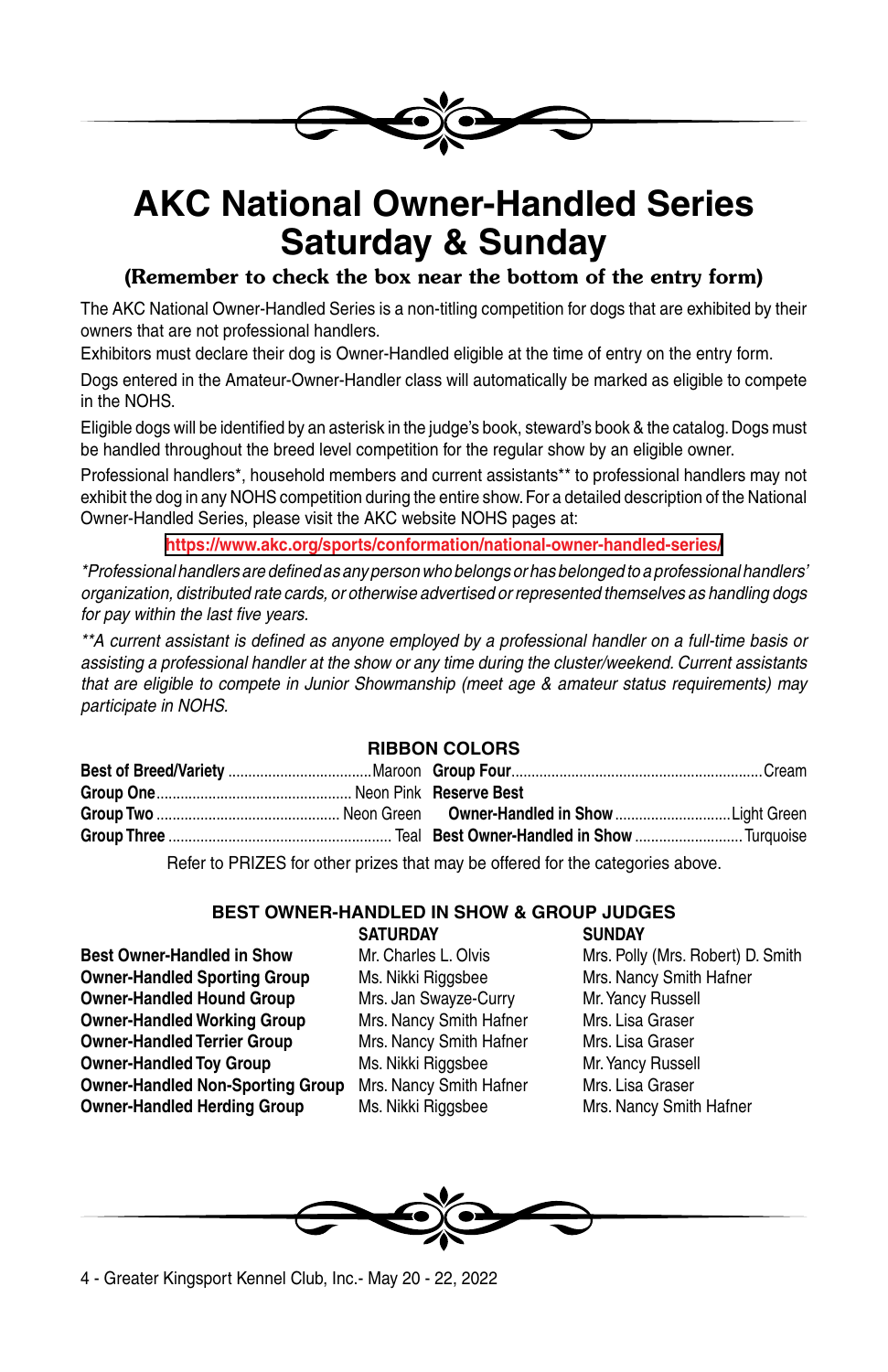# **Judges**

| *PROVISIONAL/PERMIT JUDGE - SEE ASSIGNMENTS |  |  |  |
|---------------------------------------------|--|--|--|

#### **RIBBON COLORS**

All clubs or associations holding dog shows under the rules of The American Kennel Club, except sanctioned matches, shall use the following colors for their prize ribbons or rosettes, in the regular classes of The American Kennel Club and the regular group classes:

Highest Scoring Dog in

#### **Breed Classes**

| Best of Breed (Variety)  Purple & Gold |  |
|----------------------------------------|--|
| Best of Opposite Sex to                |  |
| Best of Breed (Variety)  Red & White   |  |
|                                        |  |
|                                        |  |
| <b>Miscellaneous Classes</b>           |  |
|                                        |  |
|                                        |  |
|                                        |  |
|                                        |  |
|                                        |  |
| Best of Opposite Sex to                |  |
|                                        |  |
|                                        |  |
| <b>Obedience &amp; Rally Classes</b>   |  |

Second Prize ........................................................................ Red Third Prize .........................................................................Yellow Fourth Prize........................................................................White

| <b>HIGHEST OCOTTING DOG III</b>             |  |
|---------------------------------------------|--|
|                                             |  |
| <b>Highest Combined Score in</b>            |  |
|                                             |  |
| <b>Highest Combined Score in</b>            |  |
| Advanced B & Excellent B  Blue & Green      |  |
| Highest Combined Triple Qualifying Score in |  |
| Advanced B, Excellent B & MasterBlue & Red  |  |
| <b>Non-Reaular Classes</b>                  |  |
|                                             |  |
|                                             |  |
|                                             |  |
|                                             |  |
| Reserve Best Junior Handler Rose & Gray     |  |
|                                             |  |

#### **Variety Groups**

Refer to PRIZES for other prizes that may be offered for the categories above.

#### **BREED CLASSIFICATION**

The class numbers in *italic type* are for an exhibitor computer entry-inquiry system. These numbers SHOULD NOT be used on entry forms.

**Regular Classes**

*00300.* Puppy, *10900.* 6 & Under 9 Months *00450.* Amateur-Owner-Handler *00300.* Puppy, *11000.* 9 & Under 12 Months *00500.* Bred by Exhibitor *00300.* Dogs, *11100.* 12 & Under 18 Months *00600.* American-Bred *00400.* Novice *00700.* Open

Winners

All Regular Classes are divided by sex and are offered for all breeds or varieties of breeds unless otherwise noted below. Where classes are further divided by color, weight, or other breed characteristics, it is so indicated below and the class division MUST be indicated on the entry form.

#### *00900.* **Best of Breed (***01000.* **Variety) Competition**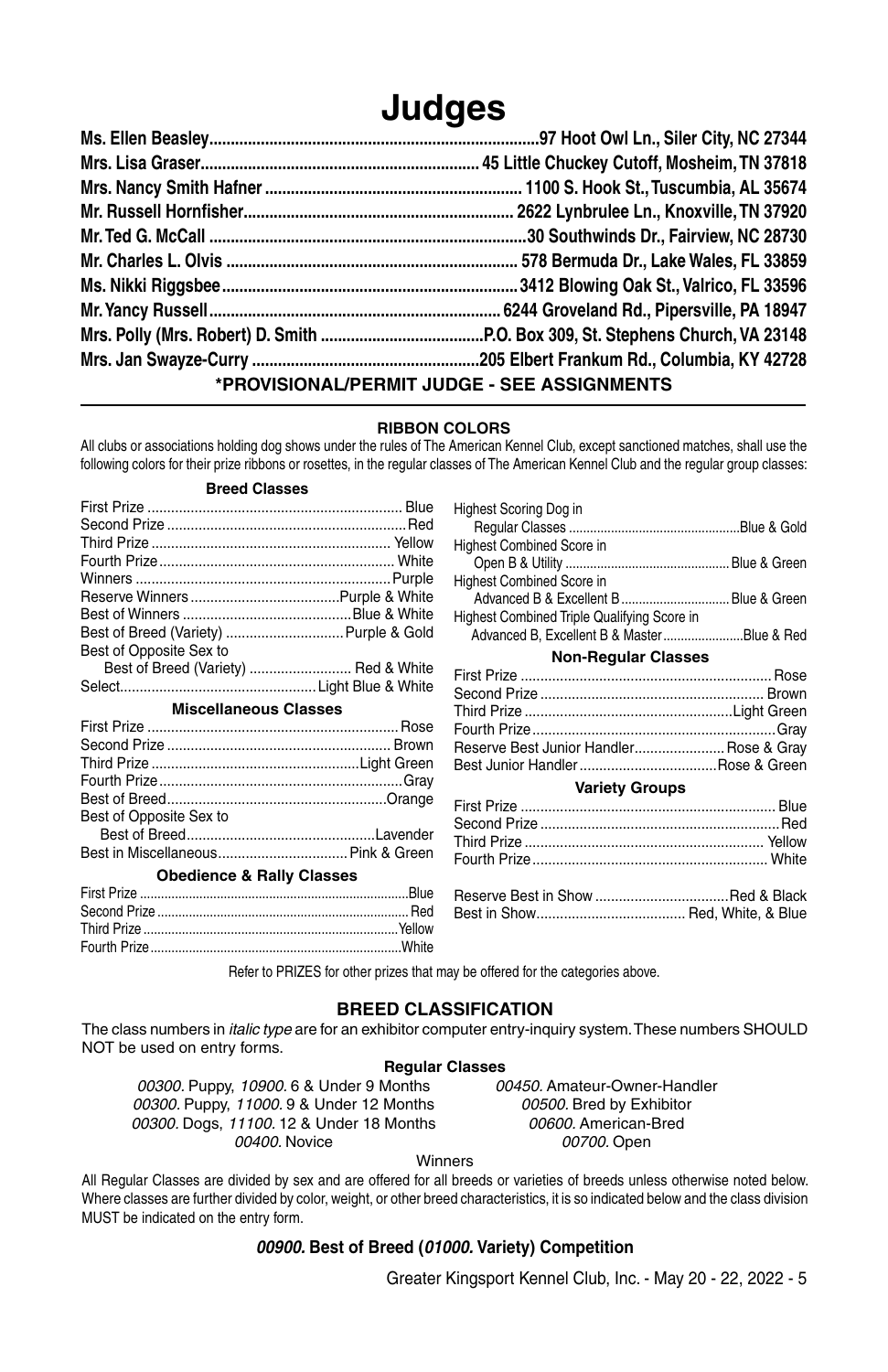#### **OPEN CLASS DIVISIONS**

**Retrievers (Labrador)** *00700.* Open Classes Divided, both sexes: *12100.* Black; *14800.* Chocolate; *18600.* Yellow.

**Dachshunds (Longhaired)** *00700.* Open Classes Divided, both sexes: *20500.* Miniature-11 lbs. and under and 12 months old or over; *20600.* Standard-over 11 lbs. and 11 lbs. and under if less than 12 months old.

**Dachshunds (Smooth)** *00700.* Open Classes Divided, both sexes: *20500.* Miniature-11 lbs. and under and 12 months old or over; *20600.* Standard-over 11 lbs. and 11 lbs. and under if less than 12 months old.

**Dachshunds (Wirehaired)** *00700.* Open Classes Divided, both sexes: *20500.* Miniature-11 lbs. and under and 12 months old or over; *20600.* Standard-over 11 lbs. and 11 lbs. and under if less than 12 months old.

**Boxers** *00700.* Open Classes Divided, both sexes: *14400.* Brindle; *15200.* Fawn.

**Bullmastiffs** *00700.* Open Classes Divided, both sexes: *14400.* Brindle; *19000.* Any Other Allowed Color.

**Doberman Pinschers** *00700.* Open Classes Divided, both sexes: *12100.* Black; *19000.* Any Other Allowed Color.

**Great Danes** *00700.* Open Classes Divided, both sexes: *12100.* Black; *13700.* Blue; *14400.* Brindle; *15200.* Fawn; *15600.* Harlequin; *15900.* Mantle; *15950.* Merle.

**SAINT Bernards** *00700.* Open Classes Divided, both sexes: *19600.* Longhaired; *19700.* Shorthaired.

**CHINESE CRESTEDS** *00700.* Open Classes Divided, both sexes: *19800.* Hairless; *19900.* Powderpuff.

**Boston Terriers** *00700.* Open Classes Divided, both sexes: *22300.* Under 15 lbs.; *22500.* 15 lbs. and Under 20 lbs.; *32700.* 20 lbs. but not to exceed 25 lbs.

**XOLOITZCUINTLI** *00700.* Open Classes Divided, both sexes: *17910.* Toy (10"-14"); *44610.* Miniature (14"-18"); *44710.* Standard (Over 18").

**Australian Shepherds** *00700*. Open Classes Divided, both sexes: *12100.* Black; *14000.* Blue Merle; *16600.* Red; *17200.* Red Merle. **BORDER Collies** *00700.* Open Classes Divided, both sexes: *12600.* Black & White; *19000.* Any Other Allowed Color. **Collies (Rough)** *00700.* Open Classes Divided, both sexes: *14000.* Blue Merle; *17500.* Sable and White; *18200.* Tri-Color; *18400.* White.

**Shetland Sheepdogs** *00700.* Open Classes Divided, both sexes: *17500.* Sable and White; *19000.* Any Other Allowed Color.

#### **BEST IN SHOW & VARIETY GROUP JUDGES SATURDAY SUNDAY**

**BEST IN SHOW** Mrs. Polly (Mrs. Robert) D. Smith Ms. Nikki Riggsbee **SPORTING GROUP** Mr. Chries L. Olvis Mrs. Polly (Mrs. Robert) D. Smith **HOUND GROUP** Ms. Nikki Riggsbee Mr. Charles L. Olvis **WORKING GROUP** Ms. Nikki Riggsbee Mrs. Polly (Mrs. Robert) D. Smith **TERRIER GROUP** \*Ms. Nikki Riggsbee Mrs. Nancy Smith Hafner **TOY GROUP** Mrs. Nancy Smith Hafner Mrs. Lisa Graser **NON-SPORTING GROUP** Mr. Charles L. Olvis Mrs. Nancy Smith Hafner **HERDING GROUP** Mr. Charles L. Olvis Mrs. Lisa Graser

**SPORTING GROUP SATURDAY SUNDAY** Barbets **Mr. Olvis** Mr. Olvis **Mr. Olvis Mr. Olvis Mr. Graser** Brittanys **Mr. Olyis** Mr. Olyis Ms. Riggsbee Lagotti Romagnoli Mr. Olvis Ms. Riggsbee Nederlandse Kooikerhondies Pointers Mr. Olvis Mr. Olvis Ms. Riggsbee Pointers (German Shorthaired) Mr. Olvis **Mr. Olymont Communist Communist** Mrs. Graser Pointers (German Wirehaired) Mr. Olvis Ms. Riggsbee Retrievers (Chesapeake Bay) Mr. Olvis Ms. Riggsbee Retrievers (Curly-Coated) **Mr. States and Communist Coated** Mr. Olvis **\*Mrs. Graser** Mrs. Riggsbee<br>
Mr. Olvis Mr. Olvis Mr. Olvis Mr. Olvis Mr. Olvis Mr. Piggsbee Retrievers (Flat-Coated) Retrievers (Golden) **Mr.** Olvis **Mr. Olvis** \*Mrs. Graser Retrievers (Labrador) and Mr. Olvis Mr. Olvis \*Mrs. Graser Retrievers (Nova Scotia Duck Tolling) Mr. Olvis Ms. Riggsbee<br>Setters (English) Mr. Olvis Mr. Olvis Mr. Graser Setters (English) Setters (Gordon) and Mr. Olvis Mr. Olvis Ms. Riggsbee<br>Setters (Irish) Setters (Irish) Mr. Olvis Mr. Olvis Ms. Riggsbee Setters (Irish Red and White) Mr. Olvis Ms. Riggsbee Spaniels (American Water) **Mr. Olvis Mr. Olvis** Ms. Riggsbee<br>Spaniels (Boykin) Mr. Olvis Mr. Olvis Ms. Riggsbee Spaniels (Boykin) Spaniels (Clumber) **Mr.** Olvis Mr. Olvis Ms. Riggsbee Spaniels (Cocker) Black Mr. Olvis Mr. Olvis Ms. Riggsbee Spaniels (Cocker) A.S.C.O.B. Mr. Olvis Mr. Olvis Ms. Riggsbee Spaniels (Cocker) Parti-Color **Mr. Accords Mr. Olvis Convention Cocker**) Ms. Riggsbee<br>Spaniels (English Cocker) Mr. Olvis Mr. Olvis Mr. Olvis Ms. Riggsbee Spaniels (English Cocker) Spaniels (English Springer) Mr. Olvis Mr. Olvis Ms. Riggsbee

| SATURDAY  | SUNDAY       |
|-----------|--------------|
| Mr. Olvis | *Mrs. Graser |
| Mr. Olvis | Ms. Riggsbee |
| Mr. Olvis | Ms. Riggsbee |
| Mr. Olvis | Ms. Riggsbee |
| Mr. Olvis | Ms. Riggsbee |
| Mr. Olvis | *Mrs. Graser |
| Mr. Olvis | Ms. Riggsbee |
| Mr. Olvis | Ms. Riggsbee |
| Mr. Olvis | *Mrs. Graser |
| Mr. Olvis | Ms. Riggsbee |
| Mr. Olvis | *Mrs. Graser |
| Mr. Olvis | *Mrs. Graser |
| Mr. Olvis | Ms. Riggsbee |
| Mr. Olvis | *Mrs. Graser |
| Mr. Olvis | Ms. Riggsbee |
| Mr. Olvis | Ms. Riggsbee |
| Mr. Olvis | Ms. Riggsbee |
| Mr. Olvis | Ms. Riggsbee |
| Mr. Olvis | Ms. Riggsbee |
| Mr. Olvis | Ms. Riggsbee |
| Mr. Olvis | Ms. Riggsbee |
| Mr. Olvis | Ms. Riggsbee |
| Mr. Olvis | Ms. Riggsbee |
| Mr. Olvis | Ms. Riggsbee |
| Mr. Olvis | Ms. Riggsbee |
|           |              |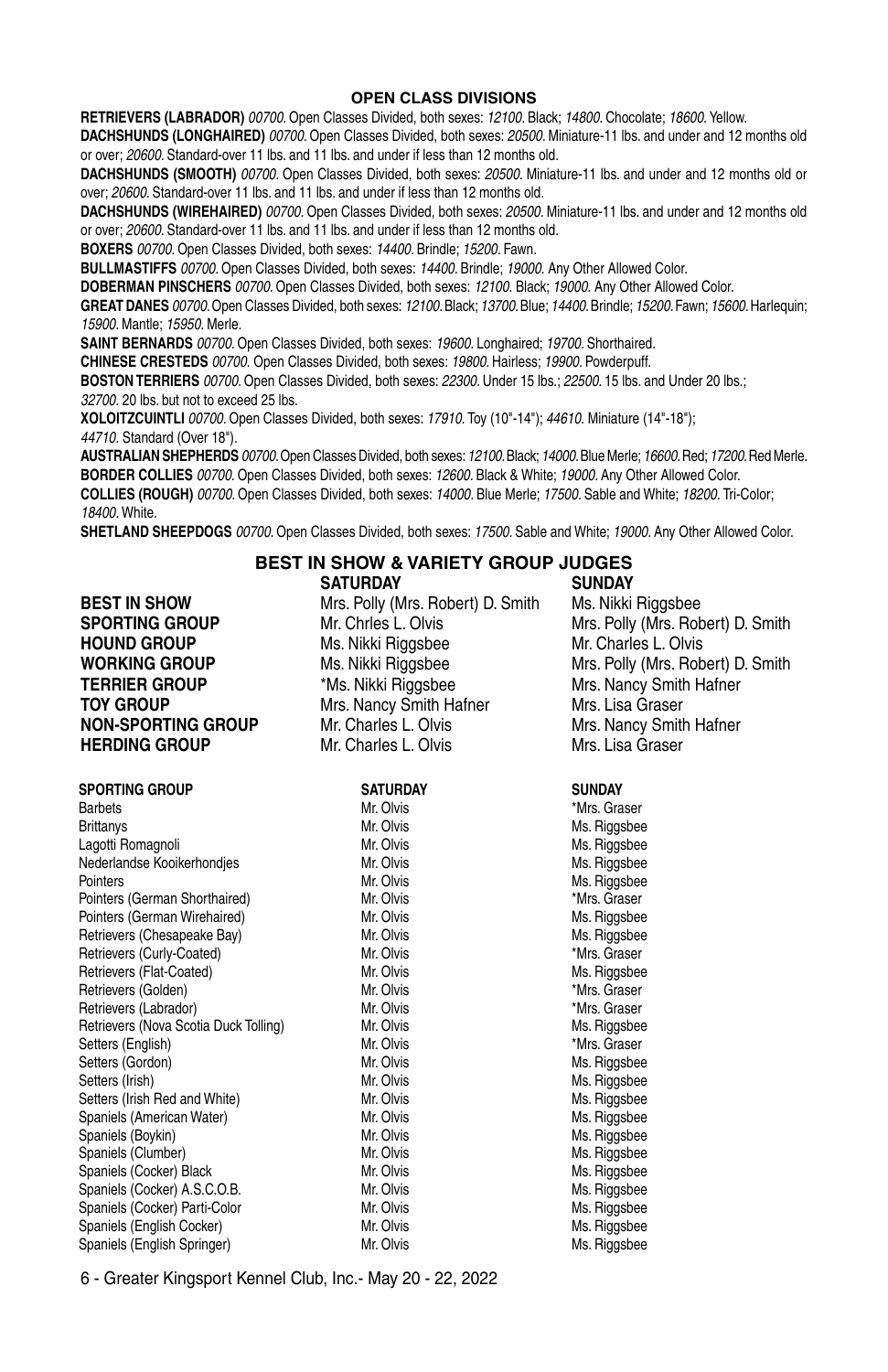Spaniels (Field) **Mr. Olvis Mr. Olvis Mr. School Australia**<br>Spaniels (Irish Water) Mr. Olvis Mr. Olvis Mr. Sliggsbee Spaniels (Irish Water) **Mr. Show Mr. Olvis Mr. Alian Mr. Alian Mr. Alian Mr. Alian Mr. Alian Mr. Alian Mr. Olvis**<br>Spaniels (Sussex) Spaniels Mr. Olvis Mr. Olvis Mr. Olvis Mrs. Graser Spaniels (Sussex) Mr. Olvis<br>Spaniels (Welsh Springer) Mr. Olvis Spaniels (Welsh Springer) Mr. Olvis Ms. Riggsbee Vizslas Mr. Olvis Mr. Olvis Ms. Riggsbee Weimaraners Mr. Olvis Mr. Olvis Mr. Olvis Ms. Riggsbee<br>19 Microbianus Mr. Olvis Mr. Olvis Ms. Riggsbee Wirehaired Pointing Griffons<br>
Wirehaired Vizslas<br>
Mr. Olvis

#### **HOUND GROUP SATURDAY SUNDAY**

Afghan Hounds **Mrs.** Swayze-Curry **\*Mr. Russell** American English Coonhounds Ms. Riggsbee Ms. American English Coonhounds American Foxhounds Ms. Riggsbee Mr. Olvis Basenjis Ms. Riggsbee Ms. Riggsbee Basset Hounds **Mr. Olympan Area** Mr. Olympan Mr. Olympan Mr. Olympan Mr. Olympan Mr. Olympan Mr. Olympan Mr. Olympan Mr. Olympan Mr. Olympan Mr. Olympan Mr. Olympan Mr. Olympan Mr. Olympan Mr. Olympan Mr. Olympan Mr. Olymp Beagles, 13 Inch Mus. Riggsbee Mr. Olvis Mus. Riggsbee Mr. Olvis Mr. Olvis Mus. Riggsbee Mr. Olvis Mus. Riggsbee Mr. Olvis Mus. All and Mus. All and Mus. Riggsbee Mus. All and Mus. All and Mus. All and Mus. All and Mus. Al Beagles, 15 Inch Ms. Riggsbee Mr. Olvis<br>Black and Tan Coonhounds Ms. Riggsbee Mr. Olvis Black and Tan Coonhounds Bloodhounds Ms. Riggsbee Mr. Olvis Bluetick Coonhounds Ms. Riggsbee Mr. Olvis Borzois **Mrs.** Swayze-Curry Mrs. Swayze-Curry Mrs. Riggsbee Cirnechi dell'Etna Ms. Riggsbee Mus. Riggsbee Mr. Olvis Mic Olvis (Mr. Olvis Mus. Riggsbee Mus. Riggsbee Mus. Riggsbee Mus. Riggsbee Mus. Riggsbee Mus. Riggsbee Mus. Riggsbee Mus. Riggsbee Mus. Riggsbee Mus. Riggsbee Mus. Dachshunds (Longhaired) Mrs. Swayze-Curry Ms. Riggsbee Dachshunds (Smooth) **Mrs. Swayze-Curry Mrs. Algebra** Ms. Riggsbee Dachshunds (Wirehaired) Mrs. Swayze-Curry Mrs. Swayze-Curry Ms. Riggsbee English Foxhounds Ms. Riggsbee Mr. Olvis Grand Basset Griffon Vendeens Ms. Riggsbee Mr. Olvis<br>Greyhounds Mr. Olvis Ms. Riggsbee Ms. Olvis Harriers Ms. Riggsbee Mr. Olvis Mr. Olvis (Mr. Olvis Mr. Olvis Mr. Olvis Mr. Olvis Mr. Olvis Mr. Olvis Mr. Olv<br>Ms. Riggsbee Mr. Olvis Mr. Olvis Mr. Olvis Mr. Olvis Mr. Olvis Mr. Olvis Mr. Olvis Mr. Olvis Mr. Olvis Mr. Ol Ibizan Hounds **Ms. Riggsbee** Ms. Riggsbee Irish Wolfhounds **Ms. Riggsbee** Mr. Olvis Norwegian Elkhounds **Michael Ms. Riggsbee Michael Michael Michael Michael Michael Michael Michael Michael Michael Michael Michael Michael Michael Michael Michael Michael Michael Michael Michael Michael Michael Michael Mich** Petits Bassets Griffons Vendeens Ms. Riggsbee<br>Pharaoh Hounds Mrs. Swavze-C Pharaoh Hounds **Mrs. Swayze-Curry Mrs. Swayze-Curry** Mr. Olvis<br>Plott Hounds Mrs. Riggsbee Mrs. Olvis Portuguese Podengo Pequenos **Ms. Riggsbee Micholas Communist** Ms. Riggsbee Mr. Olvis<br>Redbone Coonhounds Ms. Riggsbee Ms. Riggsbee Mr. Olvis Redbone Coonhounds<br>
Rhodesian Ridgebacks<br>
Ms. Riggsbee Rhodesian Ridgebacks Ms. Riggsbee Ms. Riggsbee Salukis Ms. Riggsbee Maximum Ms. Riggsbee Mr. Olvis<br>Scottish Deerhounds Ms. Riggsbee Ms. Riggsbee Mr. Olvis Scottish Deerhounds<br>Sloughis Ms. Riggsbee Mix Deep Mr. Olvis<br>Ms. Riggsbee Mix Deep Mr. Olvis Sloughis Mr. Olvis<br>Treeing Walker Coonhounds Mr. All Mr. All Mr. Olvis Mr. Olvis Mr. Olvis Treeing Walker Coonhounds Whippets Mrs. Swayze-Curry Mrs. Swayze-Curry Mr. Olvis

#### **WORKING GROUP SATURDAY SUNDAY**

Akitas Mrs. Smith Mislam Musculinus (Mrs. And Mrs. Smith Mrs. Smith<br>Alaskan Malamutes Mislam Musculinus (Mrs. Hamer Mrs. Hafner Alaskan Malamutes Anatolian Shepherd Dogs **Mrs. Riggsbee** Mrs. Smith Mrs. Smith Bernese Mountain Dogs Ms. Riggsbee Mrs. Smith Black Russian Terriers **Michael State Communist Communist Communist Communist Communist Communist Communist Communist Communist Communist Communist Communist Communist Communist Communist Communist Communist Communist Comm** Boerboels Ms. Riggsbee Mrs. Smith Bullmastiffs **Ms. Riggsbee** Mrs. Smith Cane Corsos **Ms. Riggsbee Mrs. Smith Ms. Riggsbee** Mrs. Smith Chinooks Ms. Riggsbee Mr. Olvis Doberman Pinschers **Machines (St. 2008)** Ms. Riggsbee **1988** Mrs. Hafner<br>Dogo Argentinos Machines Ms. Riggsbee Mrs. Smith Dogo Argentinos **Ms. Riggsbee** Dogues de Bordeaux Ms. Riggsbee Mrs. Smith German Pinschers **Michael Mrs. Smith** Mrs. Smith Giant Schnauzers **Mrs. Riggsbee** \*Mrs. Hafner Great Danes **Mrs. Riggsbee Mrs. All and Mrs. All and Mrs. All and Mrs. All and Mrs. Hafner** 

Ms. Riggsbee Ms. Riggsbee Ms. Riggsbee Mr. Olvis<br>Ms. Riggsbee Mr. Olvis **Ms. Riggsbee Mr. Olvis** 

Ms. Riggsbee

Ms. Riggsbee Ms. Riggsbee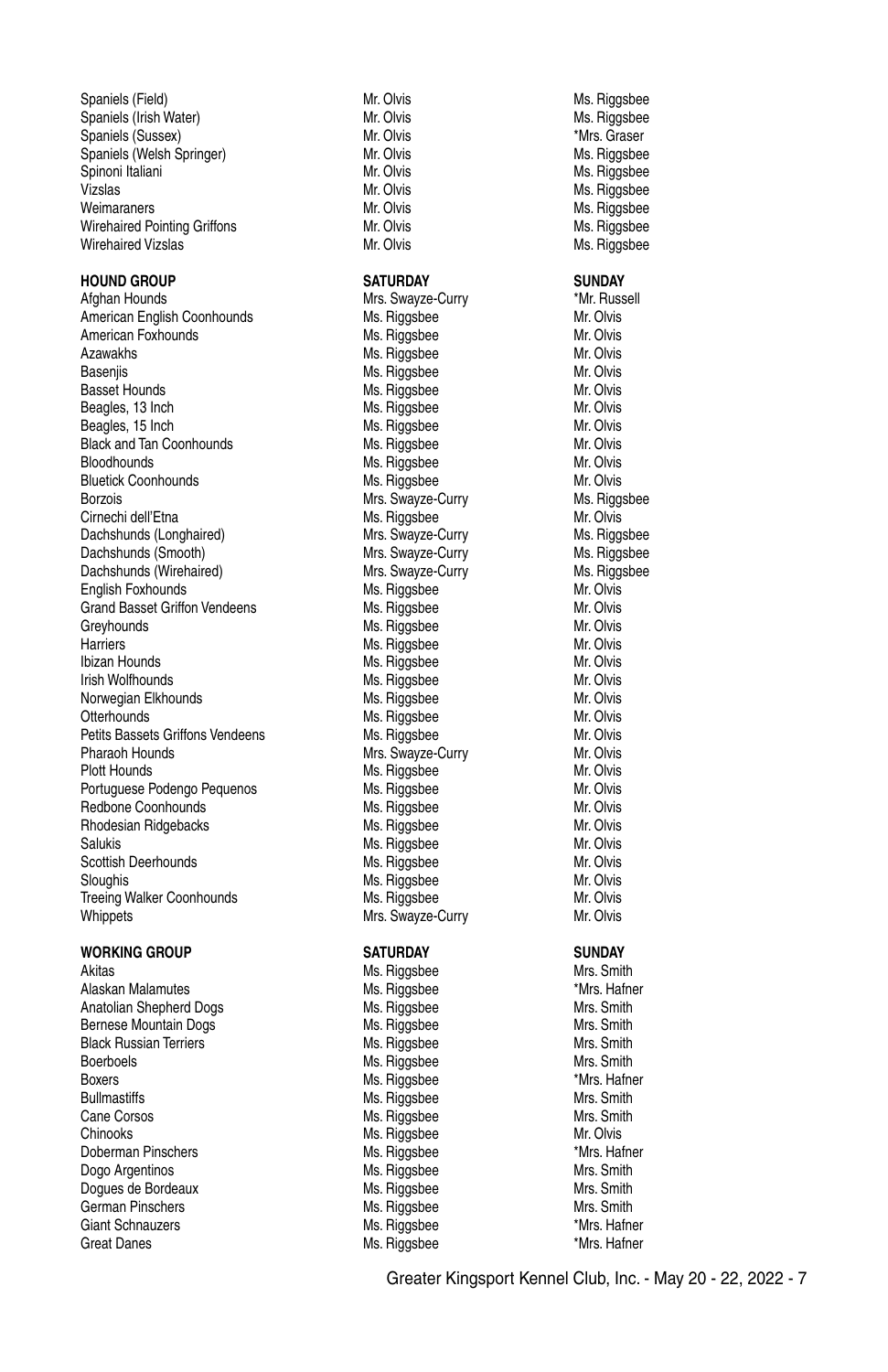Great Pyrenees **Mrs. Smith School School School Assaure**<br>Greater Swiss Mountain Dogs **Mrs. Smith Mrs. Smith Mrs. Smith** Greater Swiss Mountain Dogs **Mrs. Riggsbee Mrs. Smith Mrs. Smith Mrs. Smith Mrs. Smith Mrs. Smith Mrs. Smith Mrs. Smith Mrs. Smith Mrs. Smith Mrs. Smith Mrs. Smith Mrs. Smith Mrs. Smith Mrs. Smith Mrs. Smith Mrs. Smith Mrs** Kuvaszok Ms. Riggsbee Mrs. Smith Leonbergers Ms. Riggsbee Mrs. Smith Mastiffs Mastiffs Mus. Riggsbee **Mastiffs** Mus. Riggsbee **\*Mrs. Hafner** Neapolitan Mastiffs **Master Communist Master Mest Accommunist Master Mest Accommunist Master Communist Mest Accommunist Mest Accommunist Mest Smith<br>Miss. Smith** Portuguese Water Dogs **Michael Michael Michael Michael Michael Michael Michael Michael Michael Michael Mrs. Smith**<br>Michael Michael Michael Michael Michael Michael Michael Michael Michael Michael Michael Michael Michael Mic Rottweilers **Ms. Riggsbee** Saint Bernards **Ms.** Riggsbee Mrs. Smith Samoyeds Mrs. Smith<br>Siberian Huskies Mrs. Smith Mrs. Smith Mrs. Smith Mrs. Smith Mrs. Smith Siberian Huskies Standard Schnauzers **Mrs. Biographic Mus. Riggsbee** \* Mrs. Hafner Tibetan Mastiffs **Music Contract Contract Contract Contract Contract Contract Contract Contract Contract Contract Contract Contract Contract Contract Contract Contract Contract Contract Contract Contract Contract Contract** 

#### **TERRIER GROUP SATURDAY SUNDAY**

Airedale Terriers **Mrs. Smith Mrs. Smith** Mrs. Smith Mrs. Hafner American Hairless Terriers **Mrs. Smith Mrs. Smith** Mrs. Hafner American Staffordshire Terriers **Mrs. Smith Mrs. Smith** Mrs. Hafner Australian Terriers **Mrs. Smith Mrs. Smith** Mrs. Smith Mrs. Hafner Bedlington Terriers Mrs. Smith Mrs. Hafner Border Terriers (Colored) The Control of Mrs. Smith Mrs. Mars. Hafner Mrs. Hafner Mrs. Hafner Mrs. Hafner (Mrs. Hafner Mrs. Hafner Mrs. Hafner Mrs. Hafner Mrs. Hafner Mrs. Hafner Mrs. Hafner Mrs. Hafner Mrs. Hafner Mrs. Ha Bull Terriers (Colored) Bull Terriers (White) **Mrs. Smith Mrs. Smith** Mrs. Smith Mrs. Hafner Cairn Terriers **Mrs. Smith Mrs. Smith** Mrs. Smith Mrs. Hafner Cesky Terriers Mrs. Smith Mrs. Hafner Dandie Dinmont Terriers **Mrs. Smith Mrs. Smith Mrs. Hafner**<br>Fox Terriers (Smooth) Mrs National Mrs Smith Mrs Hafner Fox Terriers (Smooth) Fox Terriers (Wire) **Fox** Terriers (Wire) **Mrs. Smith Mrs. Smith Mrs. Hafner** Mrs. Hafner Glen of Imaal Terriers Glen of Imaal Terriers Mrs. Smith Mr. Olvis Irish Terriers Kerry Blue Terriers **Mrs. Smith Mrs. Smith** Mrs. Smith Mrs. Hafner Lakeland Terriers Mrs. Smith Mrs. Hafner Manchester Terriers (Standard) Mrs. Smith Mrs. Hafner Miniature Bull Terriers (Standard) Mrs. Smith Mrs. Hafner Miniature Bull Terriers **Miniature Bull Terriers Miniature Schnauzers Miniature Schnauzers Miniature Schnauzers**<br>Miniature Schnauzers Miniature Miniature Schnauzers Miniature Schnauzers Miniature Schnauzers Miniature Minia Miniature Schnauzers Norfolk Terriers **Mrs. Smith** Mrs. Smith Mrs. Hafner Norwich Terriers **Mrs. Smith Mrs. Smith** Mrs. Smith Mrs. Hafner Parson Russell Terriers **Mrs. Smith Mrs. Smith** Mrs. Smith Mrs. Hafner Rat Terriers Mrs. Smith Mrs. Hafner Russell Terriers **Mrs. Smith** Mrs. Smith Mrs. Smith Mr. Olvis Scottish Terriers **Mrs.** Smith Mrs. Smith Mrs. Smith Mr. Olvis Sealyham Terriers **Mrs.** Smith Mrs. Smith Mrs. Smith Mr. Olyis Skye Terriers Mrs. Smith Mrs. Smith Mrs. Smith Mrs. Smith Mrs. Smith Mrs. Smith Mrs. Hafner<br>Soft Coated Wheaten Terriers Mrs. Smith Mrs. Smith Mrs. Mather Soft Coated Wheaten Terriers **Mrs. Smith Mrs. Smith Mrs. Haft**<br>Staffordshire Bull Terriers **Mrs. Smith Mrs. Smith** Mr. Olvis Staffordshire Bull Terriers Mrs. Smith Welsh Terriers **Mrs. Smith Mrs. Smith** Mrs. Smith Mrs. Hafner West Highland White Terriers Mrs. Smith Mrs. Smith Mrs. Olyis

#### **TOY GROUP SATURDAY SUNDAY**

Affenpinschers **Michael Michael Michael Michael Michael Michael Michael Michael Michael Michael Michael Michael Michael Michael Michael Michael Michael Michael Michael Michael Michael Michael Michael Michael Michael Michae** Biewer Terriers Ms. Riggsbee Mr. Olvis Brussels Griffons Ms. Riggsbee Cavalier King Charles Spaniels Mrs. Hafner Mrs. Hafner Mr. Olvis Chihuahuas (Long Coat) **Ms. Riggsbee** Mr. Olvis Chihuahuas (Smooth Coat) **Ms. Riggsbee** Mr. Olvis Chinese Cresteds Ms. Riggsbee Mr. Russell English Toy Spaniels (B & PC) Mrs. Hafner Mrs. Hafner Mrs. Graser English Toy Spaniels (KC & R) Mrs. Hafner Mrs. Hafner Mrs. Graser Havanese Mrs. Hafner Mrs. Hafner Mrs. Graser<br>Halian Greyhounds Mrs. Hafner Mrs. Hafner Mrs. Graser Italian Greyhounds Mrs. Hafner Mrs. Graser Japanese Chin<br>Maltese Maltese Mrs. Hamer Mrs. Hatner Mrs. Hamer Mrs. Graser

Ms. Riggsbee Ms. Riggsbee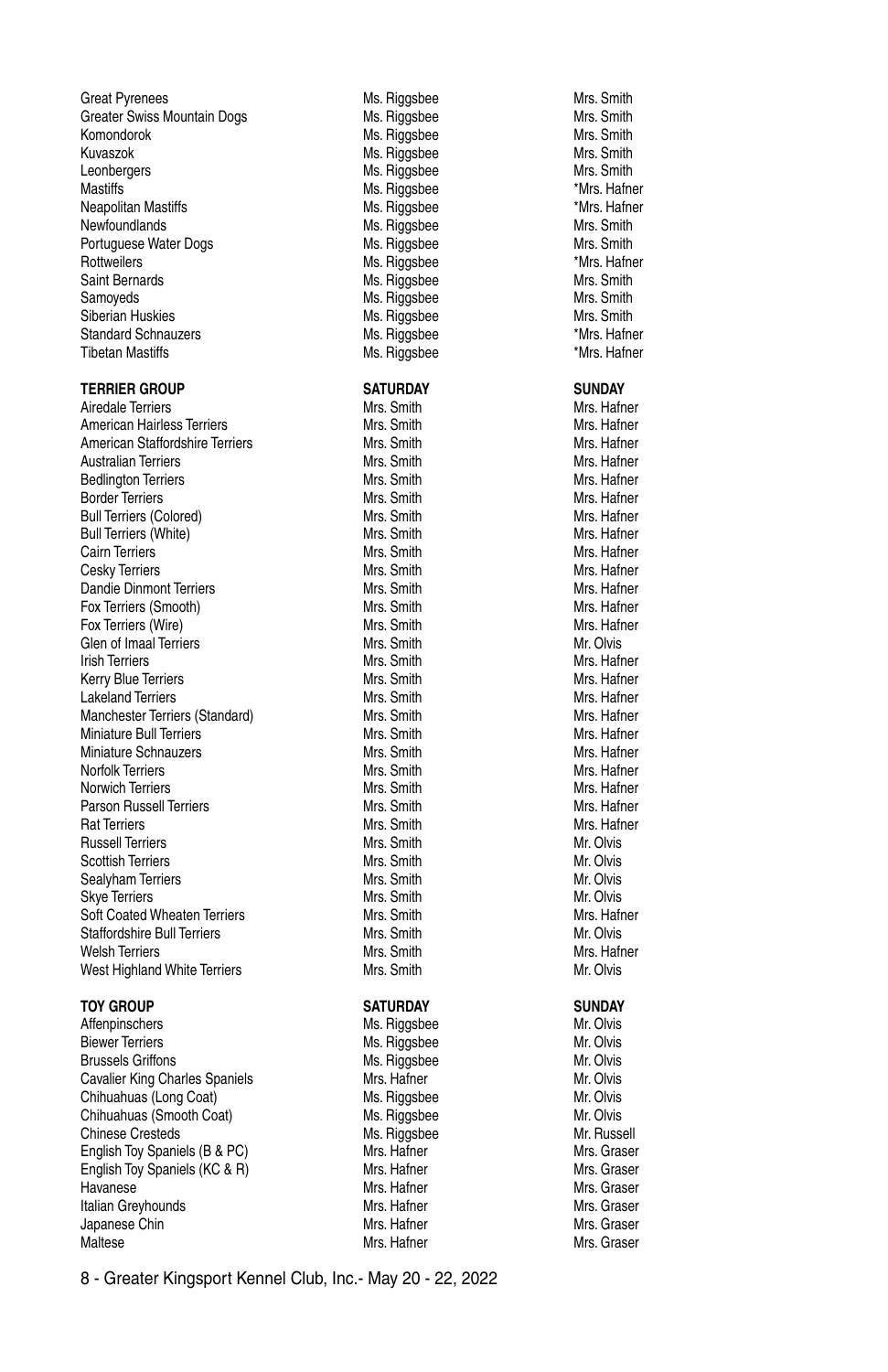Miniature Pinschers (Miniature Pinschers Miniature Pinschers Miniature Pinschers Miniature Pinschers Miniature<br>Miniature Ministers (Ministers Ministers Ministers Ministers Ministers Ministers Ministers Ministers Minister<br>M Papillons Mrs. Hafner Mrs. Graser Pekingese Mrs. Hafner Mrs. Graser Pomeranians **Mrs. Hafner** Mrs. Hafner Mrs. Hafner Mrs. Riggsbee Poodles (Toy) **Mrs. Hafner** Mrs. Hafner Mrs. Graser Mrs. Graser Pugs in the Mrs. Hafner Mrs. Hafner Ms. Riggsbee<br>Pussian Tovs Mrs. Hafner Mrs. Hafner Mrs. Graser Russian Toys. Shih Tzu Mrs. Hafner Mrs. Graser Silky Terriers (Silky Terriers Mrs. Hafner Mrs. Graser Mrs. Graser Mrs. Graser<br>1999 - Tov Fox Terriers (Silky School Mrs. Hafner Mrs. Graser Mrs. Graser Tov Fox Terriers Yorkshire Terriers Mrs. Hafner Mrs. Graser

Bichons Frises **Mrs. Hafner** Mrs. Hafner Mrs. Hafner Mrs. Riggsbee Boston Terriers and the Mrs. Hamer Manusculine and Mrs. Hamer Ms. Riggsbee<br>Bulldogs Mrs. Smith Mrs. Smith Mrs. And Mrs. Hafner Bulldogs Mrs. Smith Mrs. Hafner Chinese Shar-Pei **Mrs. Smith Mrs. Smith** Mrs. Smith Mrs. Hafner Chow Chows **Mrs.** Smith Mrs. Smith Mrs. Hafner Cotons de Tulear **Mrs. Hafner** Mrs. Hafner Mrs. Hafner Mrs. And Mrs. Hafner Mrs. And Mrs. And Mrs. And Mrs. And Mrs. And Mrs. And Mrs. And Mrs. And Mrs. And Mrs. And Mrs. And Mrs. And Mrs. And Mrs. And Mrs. And Mrs. And Mr Dalmatians **Maximum Communist Communist Maximum Maximum Ms. Additional Microsoft Ms. Additional Mrs. Hafner** Mrs. Hafner Finnish Spitz Mrs. Smith Mrs. Hafner French Bulldogs **Mrs. Hafner** Mrs. Hafner Mrs. Smith Mrs. Smith Mrs. Smith Mrs. Smith Mrs. Smith Mrs. Smith Mrs. Smith Mrs. Smith Mrs. Hafner Keeshonden Mrs. Smith Mrs. Hafner Lhasa Apsos Mrs. Hafner Lowchen Mrs. Hafner Mrs. Hafner Mrs. Smith Mrs. Smith Mrs. Smith Mrs. Smith Mrs. Smith Mrs. Smith Mrs. Smith Mrs. Smith Mrs. Smith Mrs. Smith Mrs. Smith Mrs. Smith Mrs. Smith Mrs. Hafner Norwegian Lundehunds<br>
Poodles (Miniature) Mrs Hamer Mrs Hafner<br>
Mrs Hafner Mrs Smith Mrs Smith Poodles (Miniature) **Mrs. Smith** Mrs. Hafner Mrs. Smith Mrs. Smith Poodles (Standard) **Mrs. Smith** Mrs Smith Poodles (Standard) Mrs. Hafner Mrs. Hafner Mrs. Smith Schipperkes Mrs. Smith Mrs. Hafner Shiba Inu Mrs. Smith Mrs. Smith Mrs. Smith Mrs. Hafner Tibetan Spaniels **Mrs. Hafner** Mrs. Hafner Mr. Olvis Tibetan Terriers **Mrs. Hafner** Mrs. Hafner Mrs. Hafner Mrs. Olvis<br>The Mrs. Hafner Mrs. Smith Mrs. Smith Mrs. Hafner

Australian Shepherds<br>
Rearded Collies Mr. Olvis **Bearded Collies Collies Collies Mr. Clubs.** Mr. Olvis Mrs. Smith Beaucerons Mr. Olvis Mrs. Smith Belgian Laekenois **Mr.** Olvis Mr. Olvis Mrs. Smith Belgian Malinois **Mr.** Olvis Mr. Olvis Mrs. Smith Belgian Sheepdogs **Mr.** Olvis Mr. Olvis Mrs. Smith Belgian Tervuren Music Communistic Communistic Mrs. Smith Mrs. Smith Mrs. Smith Mrs. Smith Mrs. Smith Mrs. Smith<br>Bergamasco Sheepdogs Mrs Mrs. Smith Mrs. Smith Mrs. Smith Mrs. Smith Mrs. Smith Mrs. Smith Mrs. Smith Mrs. Sm Bergamasco Sheepdogs Mr. Olvis Mrs. Smith Berger Picards Border Collies **Mr. Olvis Mr. Olvis Mr. Olvis** Mrs. Graser Bouviers des Flandres **Mrs. Smith Mrs. Smith** Mrs. Graser Mrs. Graser Briards Mrs. Smith Mrs. Smith Mrs. Graser Mrs. Graser Canaan Dogs **Mrs. Smith** Mrs. Smith Mrs. Graser Mrs. Graser Cardigan Welsh Corgis **Mrs.** Smith Mrs. Smith Mrs. Graser Collies (Rough) Mrs. Smith Mrs. Graser Collies (Smooth) Mrs. Smith Entlebucher Mountain Dogs Mrs. Smith Mrs. Smith Mrs. Graser Finnish Lapphunds **Mrs.** Smith Mrs. Smith Mrs. Graser German Shepherd Dogs **Mrs. Smith Mrs. Smith** Mrs. Graser **Icelandic Sheepdogs** Mrs. Smith Mrs. Smith Mrs. Graser Miniature American Shepherds **Mrs. Smith Mrs. Smith Mrs. Smith Mrs. Graser** Mrs. Graser<br>Mudik Mrs. Graser Mudik Mis. Smith Mrs. Smith Mis. Smith Mrs. Graser<br>Morwegian Buhunds Mis. Graser Mis. Smith Mrs. Graser Norwegian Buhunds<br>
Mrs. Graser Mrs. Graser Mrs. Smith Mrs. Smith Mrs. Graser<br>
Mrs. Graser Mrs. Smith Mrs. Smith Mrs. Graser Old English Sheepdogs Mrs. Smith Mrs. Graser Pembroke Welsh Corgis **Mrs. Smith Mrs. Smith Polish I owland Sheepdogs** Mrs. Smith Mrs. Smith Polish Lowland Sheepdogs **Mrs. Smith** Mrs. Smith Mrs. Graser

Manchester Terriers (Toy) **Mrs. Hafner** Mrs. Hafner Mrs. Graser Mrs. Graser<br>Miniature Pinschers Mrs. Graser Mrs. Hafner Mrs. Graser **NON-SPORTING GROUP SATURDAY SUNDAY** American Eskimo Dogs **Mrs. Smith Mrs. Smith** Mrs. Smith Mrs. Hafner Xoloitzcuintli Mrs. Smith Mrs. Hafner **HERDING GROUP SATURDAY SATURDAY SUNDAY Australian Cattle Dogs SUNDAY Mr. Olvis Mr. Smith** Australian Cattle Dogs<br>
Australian Shenherds<br>
Mr. Olvis Mrs. Smith Mr. Olvis Mrs. Smith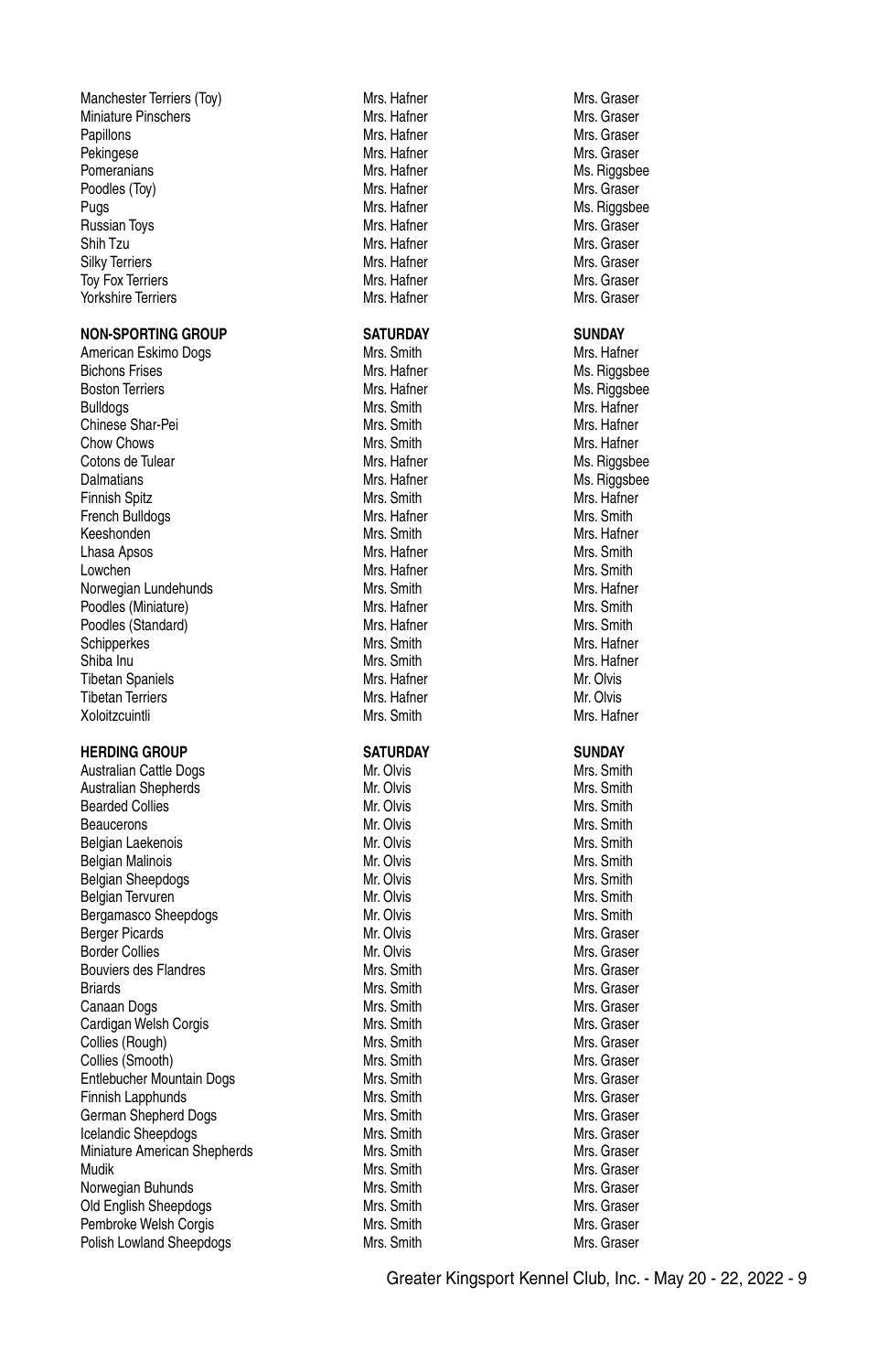| Pulik                     | Mrs. Smith | Mrs. Graser |
|---------------------------|------------|-------------|
| Pumik                     | Mrs. Smith | Mrs. Graser |
| <b>Pyrenean Shepherds</b> | Mrs. Smith | Mrs. Graser |
| <b>Shetland Sheepdogs</b> | Mrs. Smith | Mrs. Graser |
| Spanish Water Dogs        | Mrs. Smith | Mrs. Graser |
| Swedish Vallhunds         | Mrs. Smith | Mrs. Graser |

#### **MISCELLANEOUS CLASSES SATURDAY SUNDAY**

Mr. Olvis Mrs. Hafner

The Miscellaneous Classes for each breed shall be *00300.* Puppy, *00500.* Bred by Exhibitor and *00700.* Open. These classes shall be divided by sex. All class winners within a breed shall compete for Best of Breed and Best of Opposite Sex to Best of Breed. Each of the Miscellaneous Class Best of Breed winners shall be eligible to compete for Best in Miscellaneous Class. There shall be no further competition for dogs entered in the Miscellaneous Classes. Bracchi Italiani Danish-Swedish Farmdogs Dutch Shepherds Lancashire Heeler Norrbottenspets Peruvian Inca Orchids

Portuguese Podengos Small Munsterlanders Teddy Roosevelt Terriers

#### **JUNIOR SHOWMANSHIP COMPETITION SATURDAY SUNDAY**

Mrs. Swayze-Curry Mrs. Graser Novice Junior, Novice Intermediate, Novice Senior, Open Junior, Open Intermediate, Open Senior, Master

| <b>OBEDIENCE TRIAL CLASSES</b> | <b>FRIDAY #1</b> | <b>FRIDAY #2</b> |
|--------------------------------|------------------|------------------|
| Novice Class A                 | Ms. Beasley      | Mr. Hornfisher   |
| Novice Class B                 | Ms. Beasley      | Mr. Hornfisher   |
| Open Class A                   | Mr. McCall       | Ms. Beasley      |
| Open Class B                   | Mr. McCall       | Ms. Beasley      |
| Utility Class A                | Ms. Beasley      | Mr. Hornfisher   |
| Utility Class B                | Ms. Beasley      | Mr. Hornfisher   |
| Beginner Novice Class A        | Ms. Beasley      | Mr. Hornfisher   |
| Beginner Novice Class B        | Ms. Beasley      | Mr. Hornfisher   |
| <b>Graduate Novice Class</b>   | Mr. McCall       | Ms. Beasley      |
| Graduate Open Class            | Ms. Beasley      | Mr. Hornfisher   |
| <b>Versatility Class</b>       | Ms. Beasley      | Mr. Hornfisher   |
| <b>Preferred Novice Class</b>  | Ms. Beasley      | Mr. Hornfisher   |
| <b>Preferred Open Class</b>    | Mr. McCall       | Ms. Beasley      |
| <b>Preferred Utility Class</b> | Ms. Beasley      | Mr. Hornfisher   |
| <b>RALLY TRIAL CLASSES</b>     | <b>FRIDAY #1</b> | <b>FRIDAY #2</b> |
| Rally Novice Class A           | Mr. Hornfisher   | Mr. McCall       |
| Rally Novice Class B           | Mr. Hornfisher   | Mr. McCall       |
| Rally Intermediate Class       | Mr. Hornfisher   | Mr. McCall       |
| Rally Advanced Class A         | Mr. Hornfisher   | Mr. McCall       |
| Rally Advanced Class B         | Mr. Hornfisher   | Mr. McCall       |
| Rally Excellent Class A        | Mr. Hornfisher   | Mr. McCall       |
| Rally Excellent Class B        | Mr. Hornfisher   | Mr. McCall       |
| <b>Rally Master Class</b>      | Mr. Hornfisher   | Mr. McCall       |

# **FOR JUNIORS ONLY ON SATURDAY Armband Drawing for \$25.00 Visa Gift Card**

Deposit armband in box with your name on the back. You must be present to win. Drawing will be before ring time on Sunday. "No participation by club members."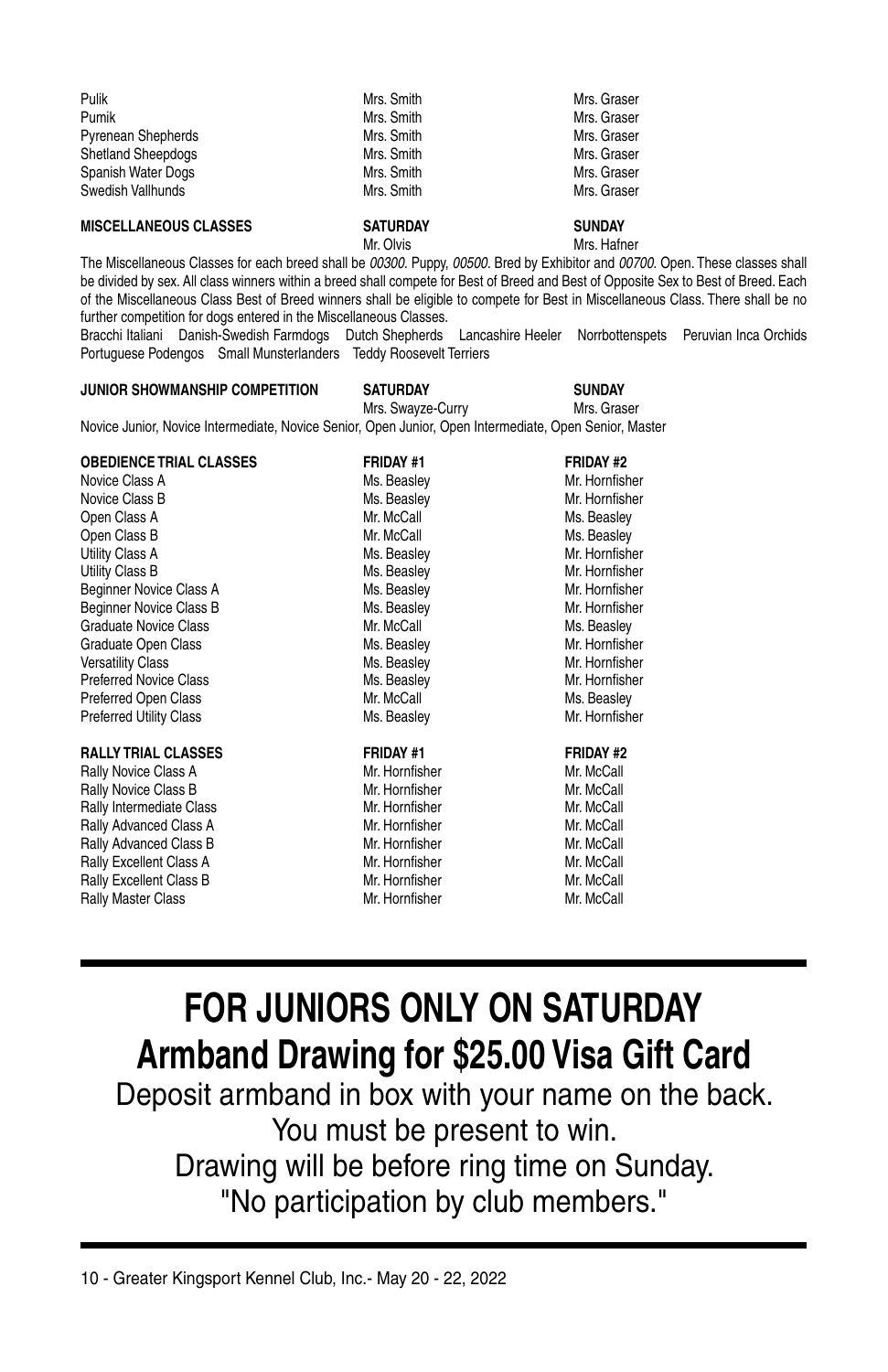## **80000. JUNIOR SHOWMANSHIP COMPETITION**

Junior Handlers *are required to transfer* their entry from the Novice Class to the Open Class or Open Class to the Master Class **Must notify** the Superintendent/Show Secretary prior to the judging of the class at the show.

AKC Junior Handler Numbers are required for entry in Junior Showmanship Competition. Numbers may be obtained from the American Kennel Club - PHONE: (919) 233-9767.

For additional information contact American Kennel Club, Junior Showmanship, P.O. Box 900051, Raleigh, NC 27675-9051. Phone (919) 233-9767 or E-mail: juniors@akc.org.

**Entry blank MUST be filled out with the necessary information, otherwise the entry in Junior Showmanship will not be accepted. NOVICE JUNIOR CLASS:** For Boys and Girls who are at least 9 years and under 12 years old on the day of the show, have not won three First Places, with competition present, in a Novice Class or a first place in Novice without competition leading to a Best Junior award with competition at a licensed or member show.

**NOVICE INTERMEDIATE CLASS:** For Boys and Girls who are at least 12 years and under 15 years old on the day of the show and who, at the time entries close, have not won three First Places, with competition present, in a Novice Class or a first place in Novice without competition leading to a Best Junior award with competition at a licensed or member show.

**NOVICE SENIOR CLASS:** For Boys and Girls who are at least 15 years and under 18 years old on the day of the show and who, at the time entries close, have not won three First Places, with competition present, in a Novice Class or a first place in Novice without competition leading to a Best Junior award with competition at a licensed or member show.

**OPEN JUNIOR CLASS:** For Boys and Girls who are at least 9 years and under 12 years old on the day of the show and who, at the time entries close, have won three First Places, with competition present, in a Novice Class or a first place in Novice without competition leading to a Best Junior award with competition at a licensed or member show. All Juniors meeting the criteria for this class are required to enter the Open Class and must change their entry the day of the show if entries have already closed.

**OPEN INTERMEDIATE CLASS:** For Boys and Girls who are at least 12 years and under 15 years old on the day of the show and who, at the time entries close, have won three First Places, with competition present, in a Novice Class or a first place in Novice without competition leading to a Best Junior award with competition at a licensed or member show. All Juniors meeting the criteria for this class are required to enter the Open Class and must change their entry the day of the show if entries have already closed.

**OPEN SENIOR CLASS:** For Boys and Girls who are at least 15 years and under 18 years old on the day of the show and who, at the time entries close, have won three First Places, with competition present, in a Novice Class or a first place in Novice without competition leading to a Best Junior award with competition at a licensed or member show. All Juniors meeting the criteria for this class are required to enter the Open Class and must change their entry the day of the show if entries have already closed.

**MASTER CLASS:** This class will be for Boys and Girls who are at least 9 years old and under 18 years on the day of the show, and who have 10 Best Junior wins with competition. The calendar for this class will be consistent with the eligibility dates for the AKC National Championship. All Juniors meeting the criteria for this class are required to enter the Master Class and must change their entry the day of the show if entries have already closed. Once the eligibility time frame for that year has passed all participants return to the Open Class to compete for the following year.

#### **NOTICE**

**JUNIORS WITH A DOG ALSO ENTERED IN ANOTHER CLASS OFFERED AT THIS SHOW WHO SUBSTITUTE A DOG NOT ENTERED IN THIS SHOW MUST REMIT THE DIFFERENCE BETWEEN JUNIOR SHOWMANSHIP ONLY AND JUNIOR SHOWMANSHIP AS AN ADDITIONAL CLASS ENTRY FEE. JUNIORS WHO HAVE ENTERED JUNIOR SHOWMANSHIP ONLY WHO THEN SUBSTITUTE ANOTHER DOG WILL NOT BE CHARGED A FURTHER FEE.**

## **90000. OBEDIENCE TRIAL CLASSES**

Transfers will be allowed. Jump Height will start at 4" and be in Ascending order.

Qualifying Score Required for All Prizes except Non-Regular Classes

"Dog" means either sex. Full Refund for bitches in season.

**PLEASE NOTE:** Refund of entry fees for bitches entered in Obedience that come in season after closing date of this trial may be obtained by providing a veterinarian's certificate to the show superintendent/event secretary. This certificate must be given to the show superintendent/event secretary no later than 30 minutes before the start of the trial.

**A Dark Green Qualifying Score Ribbon** will be awarded to each dog receiving a qualifying score.

**The Greater Kingsport Kennel Club, Inc.** will offer a Rosette for each dog that completes its Title.

## **93600. RALLY TRIAL CLASSES**

Ring Size will be a minimum of 40' x 50'

Transfers will be allowed. Jump Height will start at 4" and be in Ascending order.

Qualifying Score Required for All Prizes

"Dog" means either sex . Full Refund for bitches in season.

**PLEASE NOTE:** Refund of entry fees for bitches entered in Rally that come in season after closing date of this trial may be obtained by providing a veterinarian's certificate to the show superintendent/event secretary. This certificate must be given to the show superintendent/event secretary no later than 30 minutes before the start of the trial.

**A Dark Green Qualifying Score Ribbon** will be awarded to each dog receiving a qualifying score.

**The Greater Kingsport Kennel Club, Inc.** will offer a Rosette for each dog that completes its Title.

#### *"THESE EVENTS WILL ACCEPT ENTRIES IN OBEDIENCE & RALLY FOR ALL-AMERICAN DOGS ENROLLED IN THE AKC CANINE PARTNERS PROGRAM."*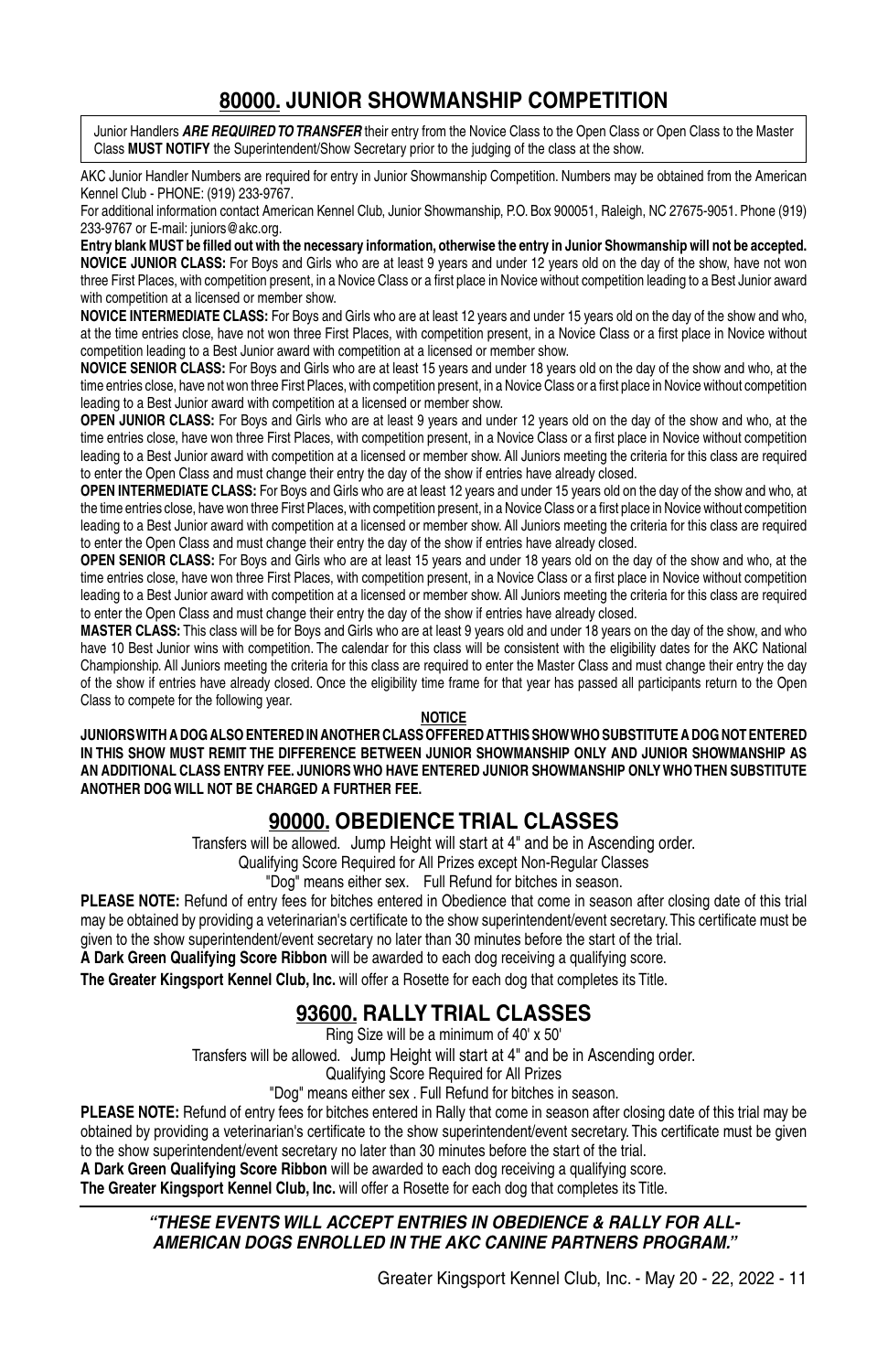#### **TROPHIES MUST BE CLAIMED EACH DAY OF THE EVENTS. NONE WILL BE MAILED.**

**The Greater Kingsport Kennel Club, Inc.** wishes to thank the following for their donations to the General Trophy Fund: Pam Jones, Sailor Portuguese Water Dogs in memory of Sailor; Ray & Kristy Jones, 1FC Poodles in memory of Dean Ford; Michelle Kruger, Erisse Cresteds & Poodles; DeAnna & Andrew Moore, Yellow Dog Vending; Trudy Price in memory of Gracie; Barbara Salberg-Richman & David Richman, Britwalds, Reg in memory of CH Britwalds Dimples; Debra & Charles Sullivan, Regal Point Vizslas in memory of Poquito's Tiara De La Vida JH NA OAJ.

# *FRIDAY*

**The Greater Kingsport Kennel Club, Inc.** will offer a Rosette for each dog that earns an Obedience or Rally Title at these trials.

## **90000. OBEDIENCE TRIAL CLASSES #1**

**PRIZES**

**Highest Scoring Dog in Regular Classes.** Rosette & Handcrafted Basket offered by the Greater Kingsport Kennel Club, Inc.

**Highest Combined Score in Open B & Utility.** Rosette & Handcrafted Basket offered by the Greater Kingsport Kennel Club, Inc.

**First in Each Regular Class.** Rosette offered by the Greater Kingsport Kennel Club, Inc.

**Highest Scoring Dog in Novice A.** \$10.00 PetSmart Gift Card offered by Brenda Grable in memory of Sam, BN CD RAE THD.

**Highest Scoring Dog in Novice A or B.** Autographed copy of *Beyond Basic Dog Training* offered by Diane Bauman. **Highest Scoring Dog in Open A.** Autographed copy of *Beyond Basic Dog Training* offered by Diane Bauman.

**Highest Scoring Rottweiler in Regular Classes.** Photo Frame offered by Karen Riddle.

**All Qualifying Rottweilers in Each Class.** Towel offered by Karen Riddle.

**Highest Scoring German Shepherd Dog in Regular Classes.** Breed Tote Bag offered by Karen Riddle in memory of Mitzi Hyatt.

**Highest Scoring Shetland Sheepdog in Regular Classes.** Breed Magnet offered by Karen Riddle in memory of Melissa Hensley.

**Highest Scoring ILP/PAL Dog in Regular Classes.** Notepad offered by Karen Riddle.

**Highest Scoring All-American Dog in Regular Classes.** Notepad offered by Karen Riddle.

## **90000. OBEDIENCE TRIAL CLASSES #2**

#### **PRIZES**

**Highest Scoring Dog in Regular Classes.** Rosette & Handcrafted Basket offered by the Greater Kingsport Kennel Club, Inc.

**Highest Combined Score in Open B & Utility.** Rosette & Handcrafted Basket offered by the Greater Kingsport Kennel Club, Inc.

**First in Each Regular Class.** Rosette offered by the Greater Kingsport Kennel Club, Inc.

**Highest Scoring Dog in Novice A.** \$10.00 PetSmart Gift Card offered by Brenda Grable in memory of Sam, BN CD RAE THD.

**Highest Scoring Dog in Novice A or B.** Autographed copy of *Beyond Basic Dog Training* offered by Diane Bauman. **Highest Scoring Dog in Open A.** Autographed copy of *Beyond Basic Dog Training* offered by Diane Bauman.

**Highest Scoring Rottweiler in Regular Classes.** Leather Leash offered by Fran Hutchins.

**All Qualifying Rottweilers in Each Class.** Dog Toy offered by Karen Riddle.

**Highest Scoring German Shepherd Dog in Regular Classes.** Breed Magnet offered by Karen Riddle in memory of Mitzi Hyatt.

**Highest Scoring ILP/PAL Dog in Regular Classes.** Clip On Treat Bag offered by Karen Riddle.

**Highest Scoring All-American Dog in Regular Classes.** Clip On Treat Bag offered by Karen Riddle.

#### **93600. RALLY TRIAL CLASSES #1 PRIZES**

**Highest Combined Score in Rally Advanced B & Excellent B.** Rosette & Handcrafted Basket offered by the Greater Kingsport Kennel Club, Inc.

**Highest Combined Triple Qualifying Score in Rally Advanced B, Excellent B & Master.** Rosette & Handcrafted Basket offered by the Greater Kingsport Kennel Club, Inc.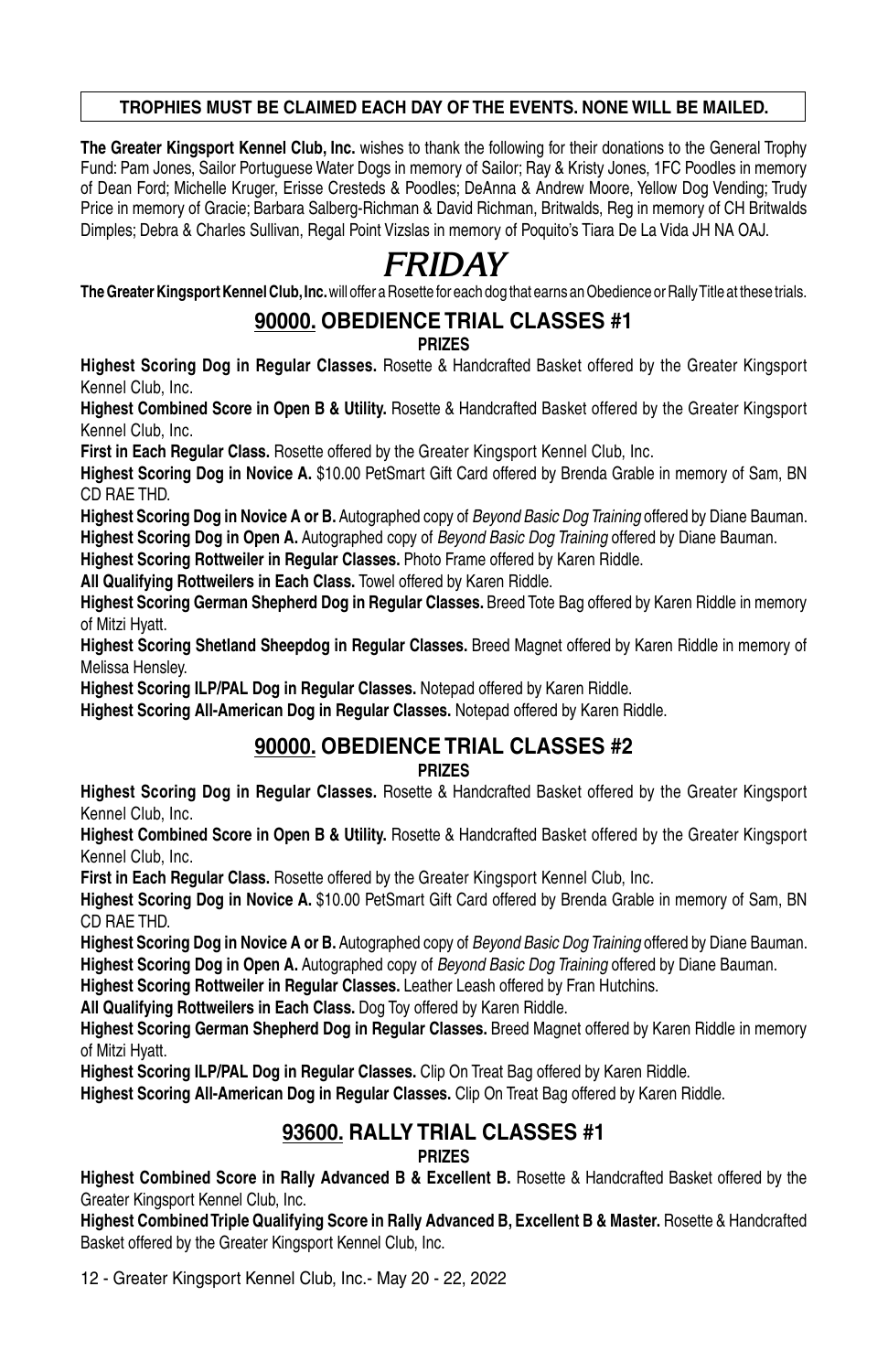**First in Each Rally Class.** Rosette offered by the Greater Kingsport Kennel Club, Inc.

**Highest Scoring Dog in Rally Novice A.** \$10.00 PetSmart Gift Card offered by Brenda Grable in memory of Sam, BN CD RAE THD.

**All Qualifying Rottweilers in Rally Classes.** Dog Toy offered by Karen Riddle.

#### **93600. RALLY TRIAL CLASSES #2 PRIZES**

**Highest Combined Score in Rally Advanced B & Excellent B.** Rosette & Handcrafted Basket offered by the Greater Kingsport Kennel Club, Inc.

**Highest Combined Triple Qualifying Score in Rally Advanced B, Excellent B & Master.** Rosette & Handcrafted Basket offered by the Greater Kingsport Kennel Club, Inc.

**First in Each Rally Class.** Rosette offered by the Greater Kingsport Kennel Club, Inc.

**Highest Scoring Dog in Rally Novice A.** \$10.00 PetSmart Gift Card offered by Brenda Grable in memory of Sam, BN CD RAE THD.

**All Qualifying Rottweilers in Rally Classes.** Clip On Treat Bag offered by Karen Riddle.

# *Saturday*

**The Greater Kingsport Kennel Club, Inc.** will offer a Rosette for each dog that completes its Championship at this show.

## **BEST IN SHOW AND GROUP PRIZES**

**Best in Show.** Rosette & Handcrafted Basket offered by the Greater Kingsport Kennel Club, Inc. **Reserve Best in Show.** Rosette & Handcrafted Basket offered by the Greater Kingsport Kennel Club, Inc. **First in Each Variety Group.** Handcrafted Basket offered by the Greater Kingsport Kennel Club, Inc. First through Fourth in Each Variety Group. Rosette offered by the Greater Kingsport Kennel Club, Inc.

## **BEST OWNER-HANDLED IN SHOW AND GROUP PRIZES**

**Best Owner-Handled in Show.** Rosette & Handcrafted Basket offered by the Greater Kingsport Kennel Club, Inc. **Reserve Best Owner-Handled in Show.** Rosette offered by the Greater Kingsport Kennel Club, Inc. **First in Each Owner-Handled Group.** Rosette offered by the Greater Kingsport Kennel Club, Inc.

## **BREED PRIZES**

#### **Sporting Breeds**

#### **19000. VIZSLAS**

**Winners Dog & Bitch.** Breed Embroidered Tea Towel offered by Debbie Sullivan, Regal Point Vizslas in memory of Ch. Poquito's Tiara De La Vida, JH NA OAJ.

#### **Hound Breeds**

#### **20500. AFGHAN HOUNDS**

**Best of Breed.** Breed Grooming Bag offered by Tom Kirstein, Ripshin & Vicki Irving, Allure.

#### **23700. BORZOIS**

**Best of Breed.** Breed Grooming Bag offered by Tom Kirstein, Ripshin & Vicki Irving, Allure.

#### **24500. DACHSHUNDS (WIREHAIRED)**

**Best of Variety.** Dachshund Themed Grooming Stool offered by Sandy Alexander, Livewire Dachshunds.

#### **29400. WHIPPETS**

**Best of Breed.** Breed Grooming Bag offered by Tom Kirstein, Ripshin & Vicki Irving, Allure.

#### **Working Breeds**

#### **31800. BERNESE MOUNTAIN DOGs**

**Winners Bitch.** Breed Photo Frame offered by Karen Riddle.

#### **37000. PORTUGUESE WATER DOGS**

**Best of Breed.** Dog Toy offered by Pam Jones, Sailor Portuguese Water Dogs.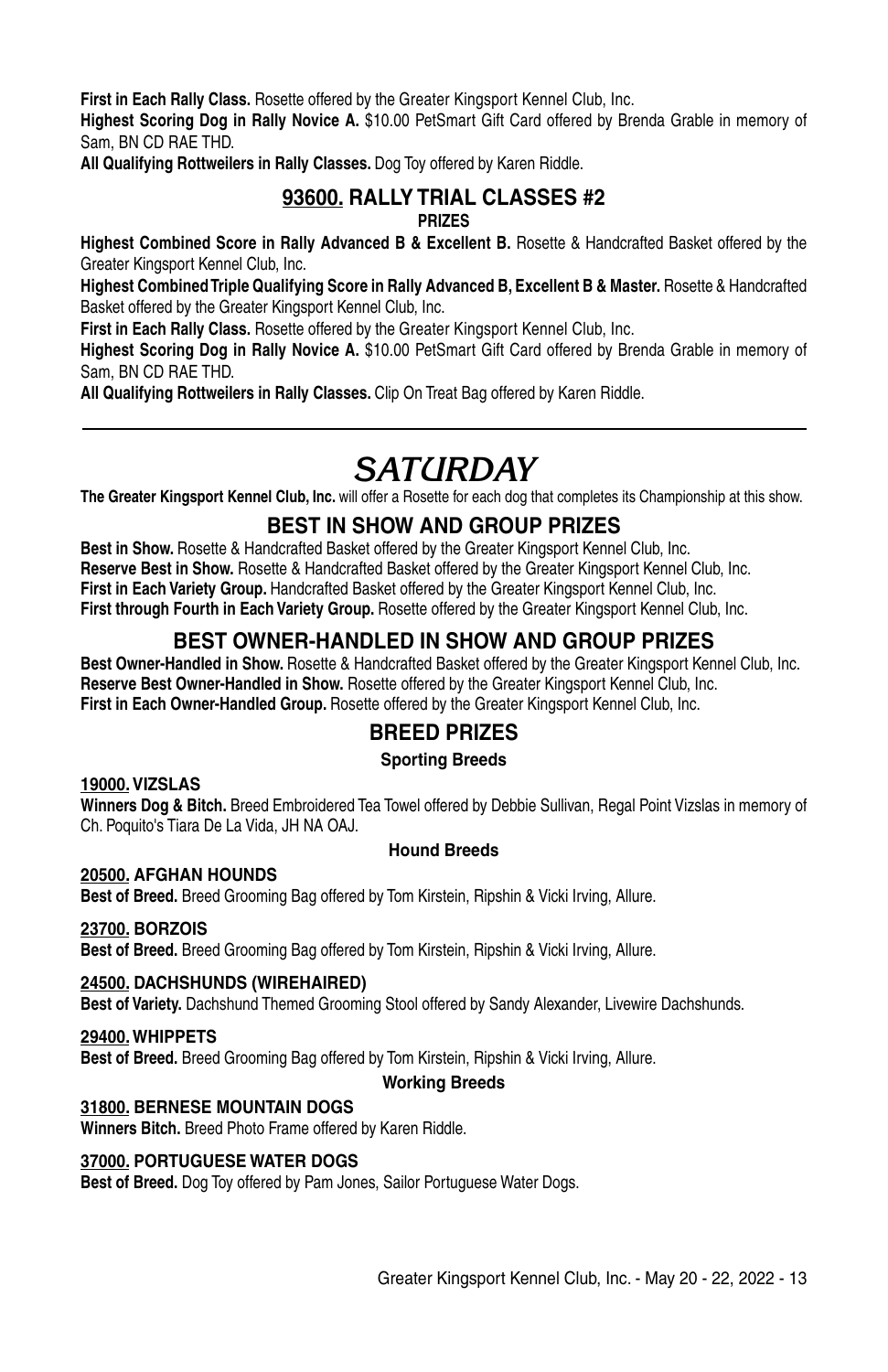#### **37500. ROTTWEILERS**

**The following prizes** are offered by Karen Riddle. **Best of Breed.** Towel. **Best of Opposite Sex to Best of Breed.** Towel. **Winners Dog & Bitch.** Dog Toy. **Reserve Winners Dog & Bitch.** Clip On Treat Bag.

#### **37800. SAINT BERNARDS**

**Winners Bitch.** Breed Photo Frame offered by Karen Riddle.

#### **Terrier Breeds**

#### **42000. BORDER TERRIERS**

**Best of Winners.** Breed Mug offered by Von Hasselwick Border Terriers.

#### **Non-Sporting Breeds**

#### **61500. BULLDOGS**

**The following prizes** are offered by Phyllis Portera & Greg Rodgers, Paintabull Bulldogs Kennel. **Best of Breed.** Dog Themed Pottery. **Best of Opposite Sex to Best of Breed.** Dog Themed Pottery. **Winners Dog & Bitch.** Dog Themed Pottery.

### **64400.TIBETAN SPANIELS**

**Winners Dog & Bitch.** Dog Toy offered by Barbara Salberg-Richman & David Richman, Britwalds, Reg. in memory of Dimples.

#### **Herding Breeds**

#### **65500. AUSTRALIAN SHEPHERDS**

**The following prizes** are offered by JoAnn & Joe Marques, Big Sycamore ACD. **Best of Breed.** Large Bucket & Lead. **Best of Opposite Sex to Best of Breed.** Large Bucket & Lead. **Best of Winners.** Large Bucket & Lead. **Select Dog & Bitch.** Large Bucket & Lead.

# **80000. JUNIOR SHOWMANSHIP COMPETITION**

**PRIZES**

#### **Best Junior Handler.**

Rosette & Handcrafted Basket offered by the Greater Kingsport Kennel Club, Inc. Complimentary Win Photo Digital Image offered by Kit Rodwell, Flashkat Photos.

# *Sunday*

**The Greater Kingsport Kennel Club, Inc.** will offer a Rosette for each dog that completes its Championship at this show.

## **BEST IN SHOW AND GROUP PRIZES**

**Best in Show.** Rosette & Handcrafted Basket offered by the Greater Kingsport Kennel Club, Inc. **Reserve Best in Show.** Rosette & Handcrafted Basket offered by the Greater Kingsport Kennel Club, Inc. First in Each Variety Group. Handcrafted Basket offered by the Greater Kingsport Kennel Club, Inc. **First through Fourth in Each Variety Group.** Rosette offered by the Greater Kingsport Kennel Club, Inc.

## **BEST OWNER-HANDLED IN SHOW AND GROUP PRIZES**

**Best Owner-Handled in Show.** Rosette & Handcrafted Basket offered by the Greater Kingsport Kennel Club, Inc. **Reserve Best Owner-Handled in Show.** Rosette offered by the Greater Kingsport Kennel Club, Inc. First in Each Owner-Handled Group. Rosette offered by the Greater Kingsport Kennel Club, Inc.

## **BREED PRIZES**

**Sporting Breeds**

#### **19000. VIZSLAS**

**Winners Dog & Bitch.** Breed Embroidered Tea Towel offered by Debbie Sullivan, Regal Point Vizslas in memory of Ch. Poquito's Tiara De La Vida, JH NA OAJ.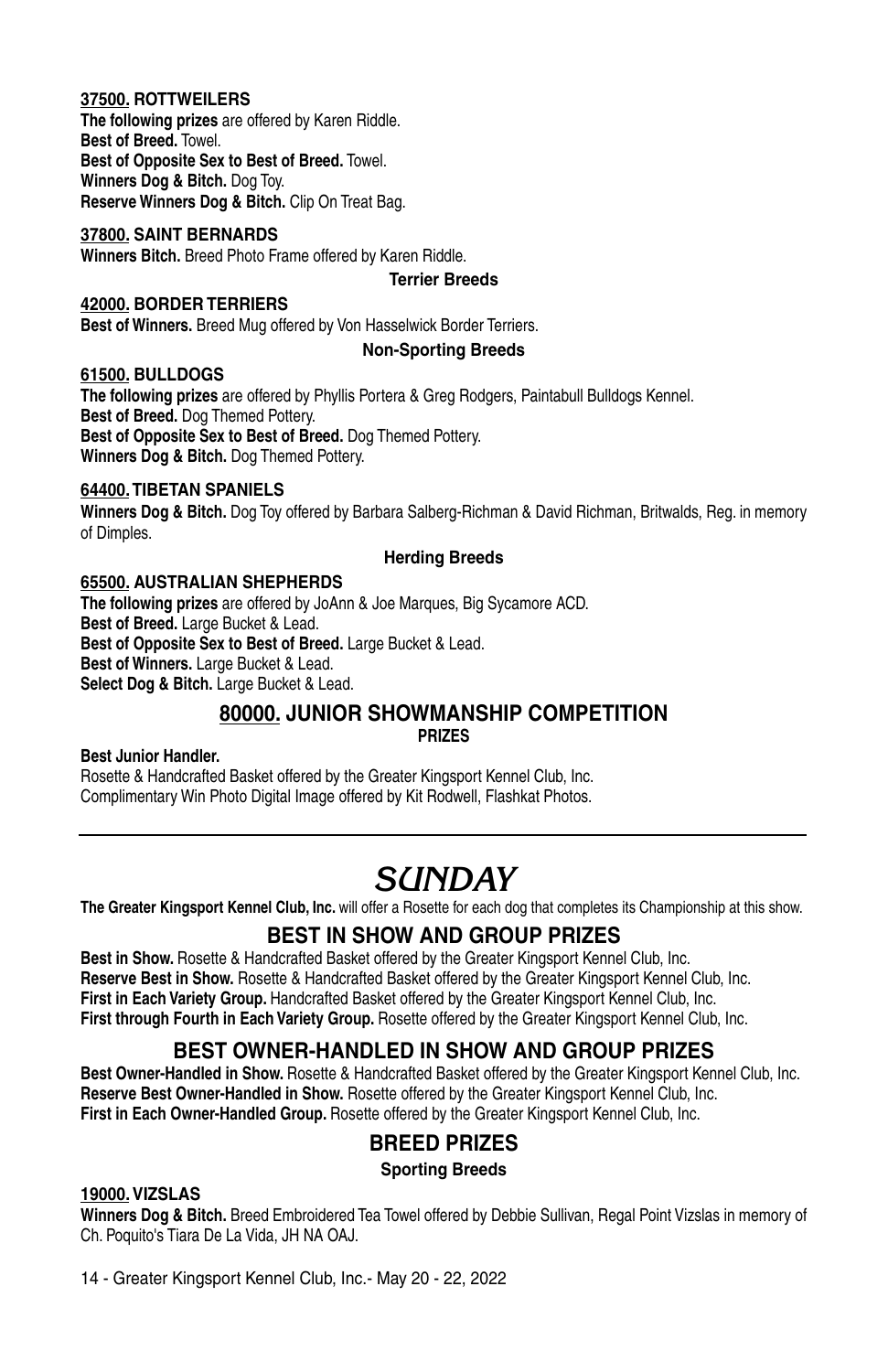#### **Hound Breeds**

#### **20500. AFGHAN HOUNDS**

**Best of Breed.** Breed Grooming Bag offered by Tom Kirstein, Ripshin & Vicki Irving, Allure.

#### **23700. BORZOIS**

**Best of Breed.** Breed Grooming Bag offered by Tom Kirstein, Ripshin & Vicki Irving, Allure.

#### **24300. DACHSHUNDS (LONGHAIRED)**

**Best of Variety.** Breed Grooming Bag offered by Tom Kirstein, Ripshin & Vicki Irving, Allure.

#### **24400. DACHSHUNDS (SMOOTH)**

**Best of Variety.** Breed Grooming Bag offered by Tom Kirstein, Ripshin & Vicki Irving, Allure.

#### **24500. DACHSHUNDS (WIREHAIRED)**

**Best of Variety.** Breed Grooming Bag offered by Tom Kirstein, Ripshin & Vicki Irving, Allure.

#### **29400. WHIPPETS**

**Best of Breed.** Breed Grooming Bag offered by Tom Kirstein, Ripshin & Vicki Irving, Allure.

**Working Breeds**

#### **37000. PORTUGUESE WATER DOGS**

**Best of Breed.** Dog Toy offered by Pam Jones, Sailor Portuguese Water Dogs.

#### **37500. ROTTWEILERS**

**The following prizes** are offered by Karen Riddle. **Best of Breed.** Dog Toy. **Best of Opposite Sex to Best of Breed.** Dog Toy. **Winners Dog & Bitch.** Towel.

#### **Terrier Breeds**

#### **42000. BORDER TERRIERS**

**Best of Winners.** Breed Mug offered by Von Hasselwick Border Terriers.

#### **Non-Sporting Breeds**

#### **61500. BULLDOGS**

**The following prizes** are offered by Phyllis Portera & Greg Rodgers, Paintabull Bulldogs Kennel. **Best of Breed.** Dog Themed Pottery. **Best of Opposite Sex to Best of Breed.** Dog Themed Pottery. **Winners Dog & Bitch.** Dog Themed Pottery.

#### **64400.TIBETAN SPANIELS**

**Winners Dog & Bitch.** Dog Toy offered by Barbara Salberg-Richman & David Richman, Britwalds, Reg.

#### **Herding Breeds**

**65500. AUSTRALIAN SHEPHERDS The following prizes** are offered by JoAnn & Joe Marques, Big Sycamore ACD. **Best of Breed.** Large Bucket & Lead. **Best of Opposite Sex to Best of Breed.** Large Bucket & Lead. **Best of Winners.** Large Bucket & Lead. **Select Dog & Bitch.** Large Bucket & Lead.

#### **80000. JUNIOR SHOWMANSHIP COMPETITION PRIZES**

**Best Junior Handler.**

Rosette & Handcrafted Basket offered by the Greater Kingsport Kennel Club, Inc. Complimentary Win Photo Digital Image offered by Kit Rodwell, Flashkat Photo.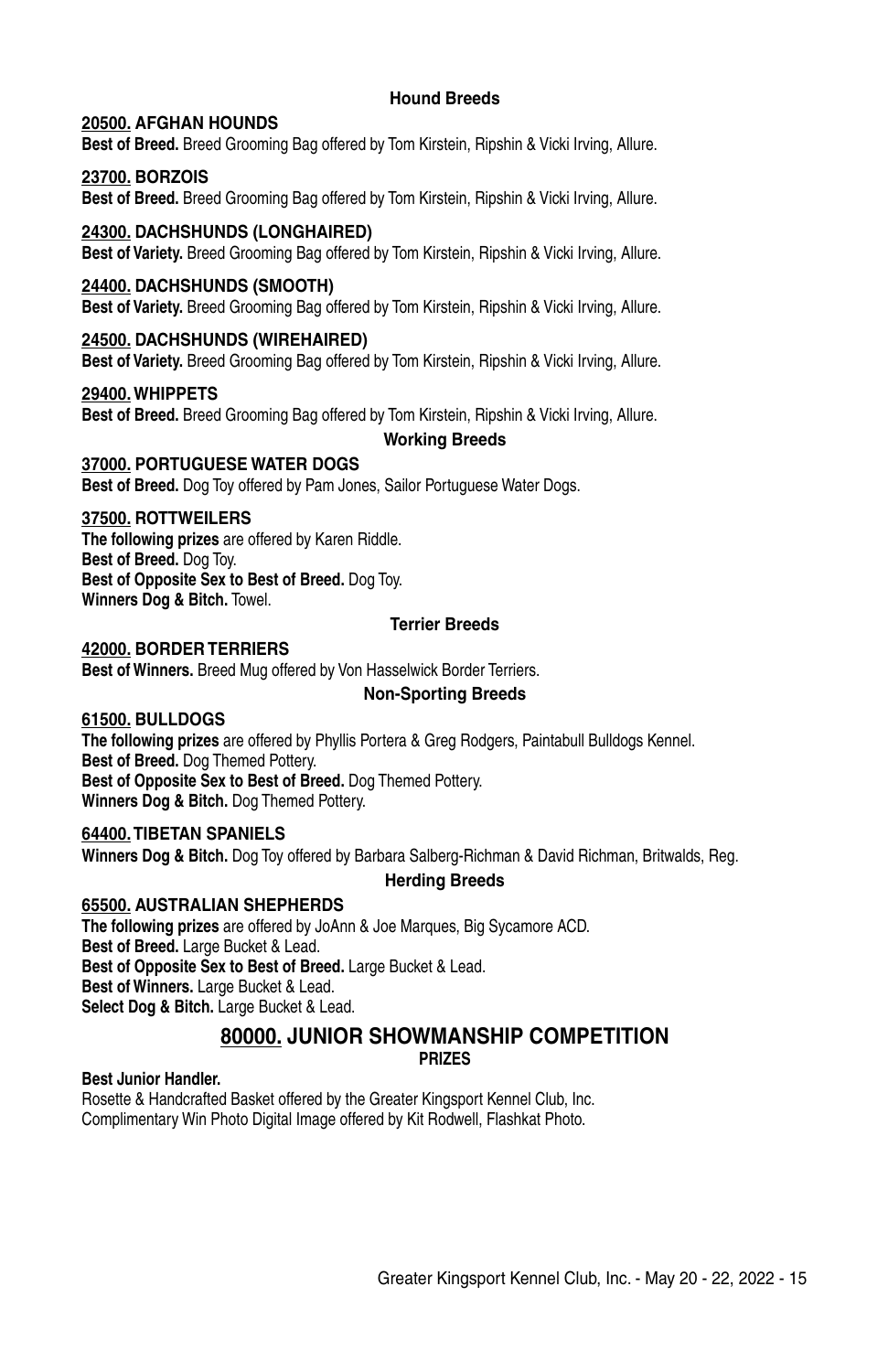# **Grooming Reservation Form**

## **Reserved Grooming Space Policies**

- 1. Reservations must be received by USPS no later than Wednesday, May 4, 2022 at 6:00 P.M. All reservations will be confirmed upon receipt by E-mail.
- 2. Reserved grooming space may be available after the reservation date or on day of show at an additional cost of \$5.00 per space per day. Please inquire at the Greater Kingsport Kennel Club, Inc. table at the entrance of the conformation show building or see show catalog for instructions.
- 3. Fees for grooming spaces are non-refundable.
- 4. Spaces are approximately 6' x 10' with electricity or approximately 6' x 6' with limited electricity. Some double spaces are available (no dividers). Reserve two adjoining spaces and they will be assigned to the first reservations received.
- 5. Building 1 is further from the conformation rings but is air-conditioned. (See map of Grounds). The cost for space in Building 1 is **\$15.00 per day or \$25.00** for the weekend for the **6' x 10' spaces** & **\$10.00 per day or \$15.00** for the weekend for the 6' x 6' or 5' x 7' spaces.
- 6. Building 4 is closer to the conformation rings but there is NO air-conditioning. The cost for space in Building 4 is **\$5.00 per day.**
- 7. Building 3 (NO air-conditioning) is available for day of show grooming only at no cost**.**
- 8. If you would like your grooming space next to someone specific, please send in your reservations together in one envelope.
- 9. No X-Pens to be set up in grooming area. Grooming and crating only. No skateboards in any grooming building.
- 10. Buildings will be locked at 11:00 P.M. and will reopen at 6:00 A.M.
- 11. **Make checks payable to GKKC. Day of show spaces are cash only and are not guaranteed to be available.**

|                                                                                                                                                                                                                                | Address: Note and the contract of the contract of the contract of the contract of the contract of the contract of the contract of the contract of the contract of the contract of the contract of the contract of the contract |                                                                                                             |
|--------------------------------------------------------------------------------------------------------------------------------------------------------------------------------------------------------------------------------|--------------------------------------------------------------------------------------------------------------------------------------------------------------------------------------------------------------------------------|-------------------------------------------------------------------------------------------------------------|
|                                                                                                                                                                                                                                |                                                                                                                                                                                                                                |                                                                                                             |
|                                                                                                                                                                                                                                |                                                                                                                                                                                                                                |                                                                                                             |
|                                                                                                                                                                                                                                |                                                                                                                                                                                                                                |                                                                                                             |
| accept the space I am assigned.                                                                                                                                                                                                |                                                                                                                                                                                                                                | I, the undersigned, understand that this reservation will be accepted on a first come basis and that I will |
| Signed: Signed: All and the state of the state of the state of the state of the state of the state of the state of the state of the state of the state of the state of the state of the state of the state of the state of the |                                                                                                                                                                                                                                |                                                                                                             |
| <b>Building 1 (With Air-Conditioning)</b>                                                                                                                                                                                      |                                                                                                                                                                                                                                |                                                                                                             |
| Saturday ____# 6'x10' @ \$15.00 each                                                                                                                                                                                           | Sunday _____ # 6'x10' @ \$15.00 each                                                                                                                                                                                           | Both Days____# 6'x10' @ \$25.00 each                                                                        |
| Saturday ____# 6'x6' @ \$10.00 each                                                                                                                                                                                            | Sunday _____ # 6'x6' @ \$10.00 each                                                                                                                                                                                            | Both Days # 6'x6' @ \$15.00 each                                                                            |
| Saturday _____ # 5'x7' @ \$10.00 each                                                                                                                                                                                          | Sunday #5'x7' @ \$10.00 each                                                                                                                                                                                                   | Both Days____# 5'x7' @ \$15.00 each                                                                         |
| <b>Building 4 (No Air-Conditioning)</b>                                                                                                                                                                                        |                                                                                                                                                                                                                                |                                                                                                             |

# **Mail reservation forms with CHECKS PAYABLE TO GKKC to:**

Saturday  $\begin{array}{r} 0 \rightarrow \pm \text{ } \text{\textdegreeled{485.00}} \text{ each} \end{array}$  Sunday  $\begin{array}{r} 0 \rightarrow \pm \text{ } \text{\textdegreeled{48.00}} \text{ each} \end{array}$  Both Days  $\begin{array}{r} 0 \rightarrow \pm \text{ } \text{\textdegreeled{48.00}} \text{ each} \end{array}$ 

Sandy Alexander, 3413 Amoyee Dr., Johnson City, TN 37601 (828) 989-0351 E-mail: txalexus@aol.com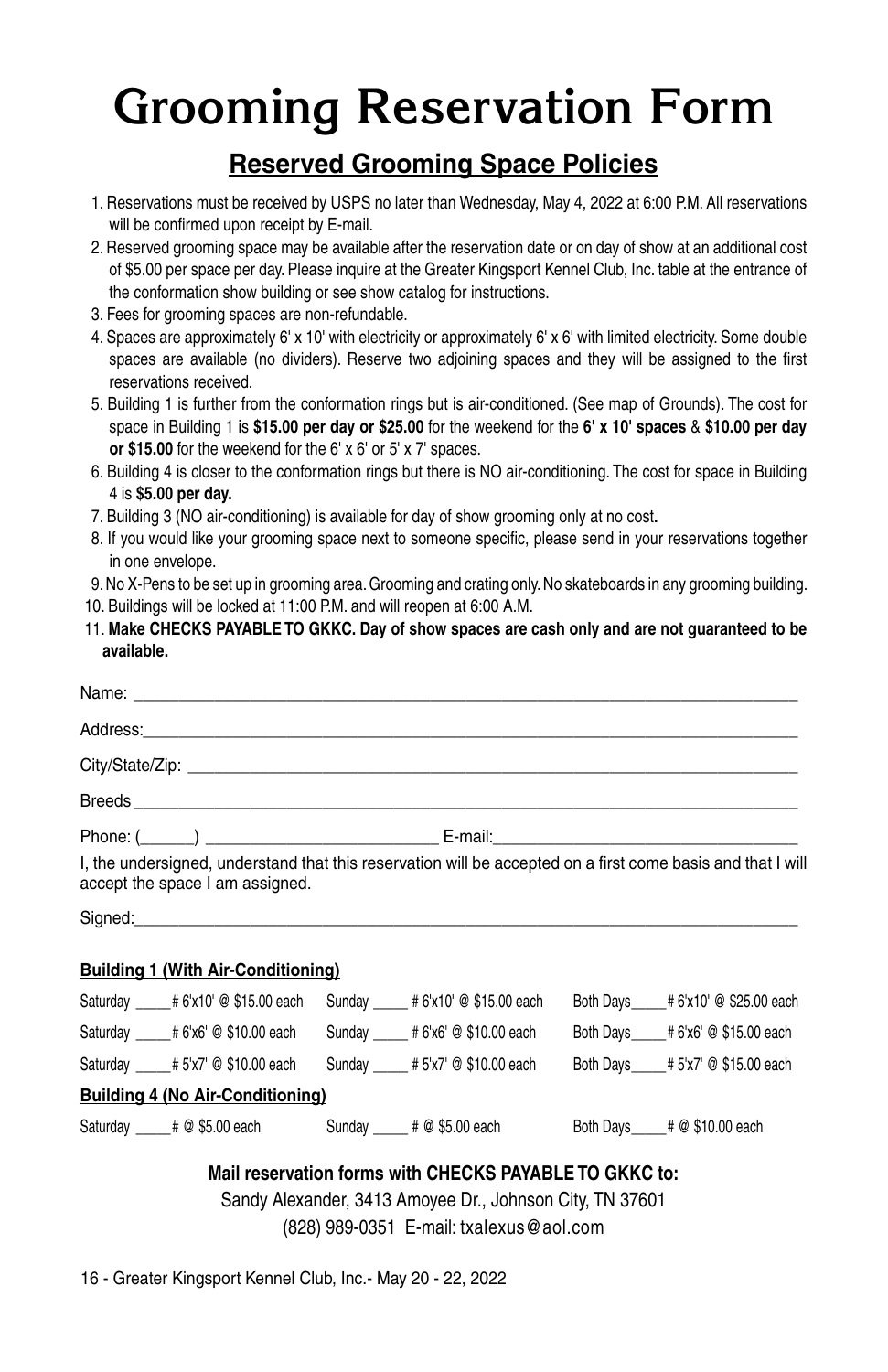# **Greater Kingsport Kennel Club, Inc. EYE CLINIC SATURDAY MAY 21, 2022**



## **Dr. Diane Hendrix, DVM**

Diplomate of the American College of Veterinary Ophthalmology Professor of Ophthalmology University of Tennessee College of Veterinary Medicine

**Please come to the Home and Farm Building No Appointments Necessary 11:00 A.M. to 2:00 P.M.**

# **MASKS WILL BE REQUIRED**

For more information contact: **Pam Jones (216) 534-6582 Cost: \$40.00 (\$35.00 for GKKC Members)**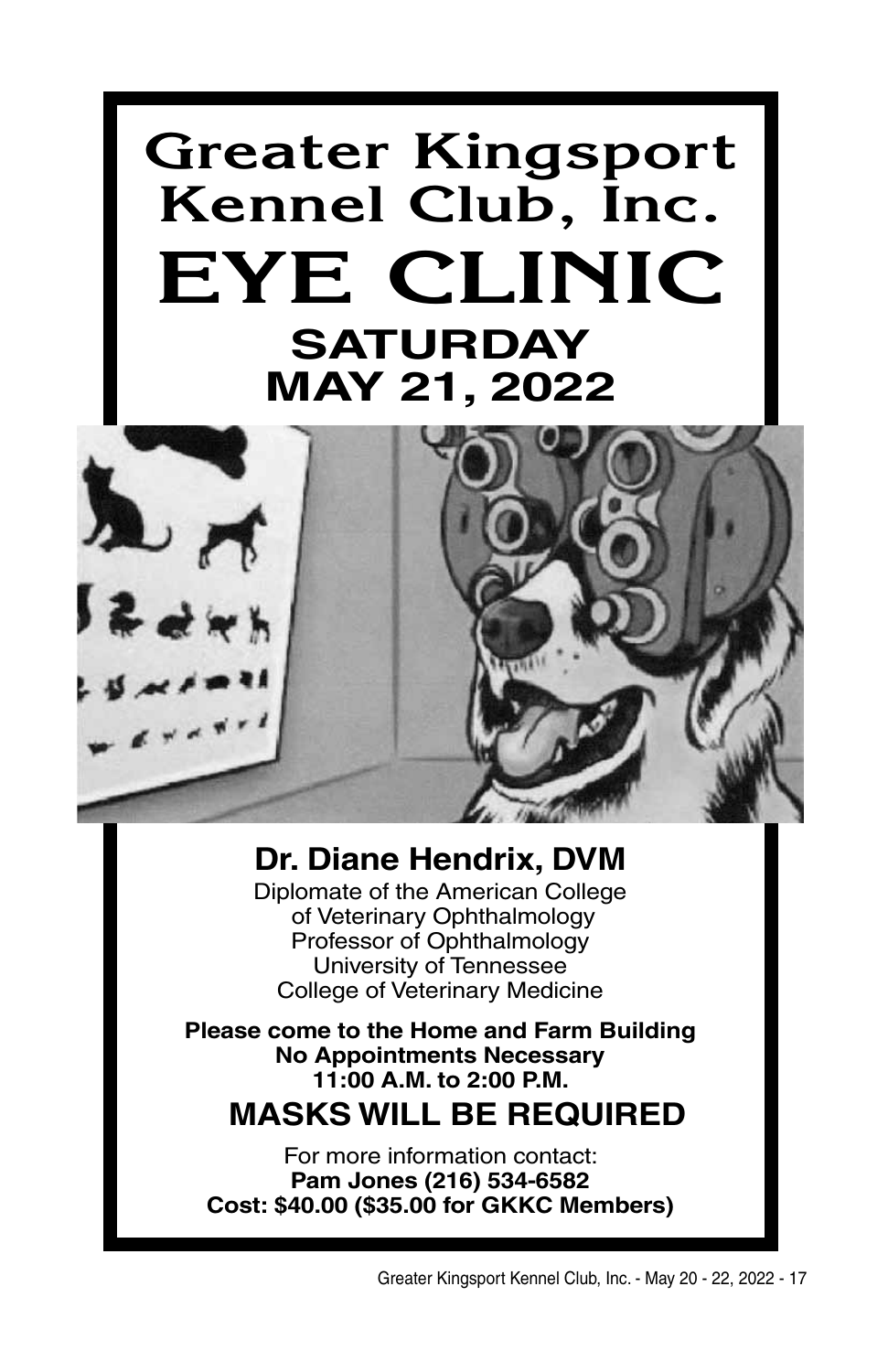Appalachian Fairgrounds



- A: Air-conditioned paid grooming area (reservation required)
- B: Paid Grooming area (reservation recommended) Day Crating and Grooming Area
- C: Conformation, Obedience, and Rally show rings (Farm and Home Building)
- D: Day crating and grooming area
- E: Food Concession
- F: Hospitality for judges
- G: Merchandise vendors
- H: Regular and RV Parking as designated
- FC: Fast CAT area To be determined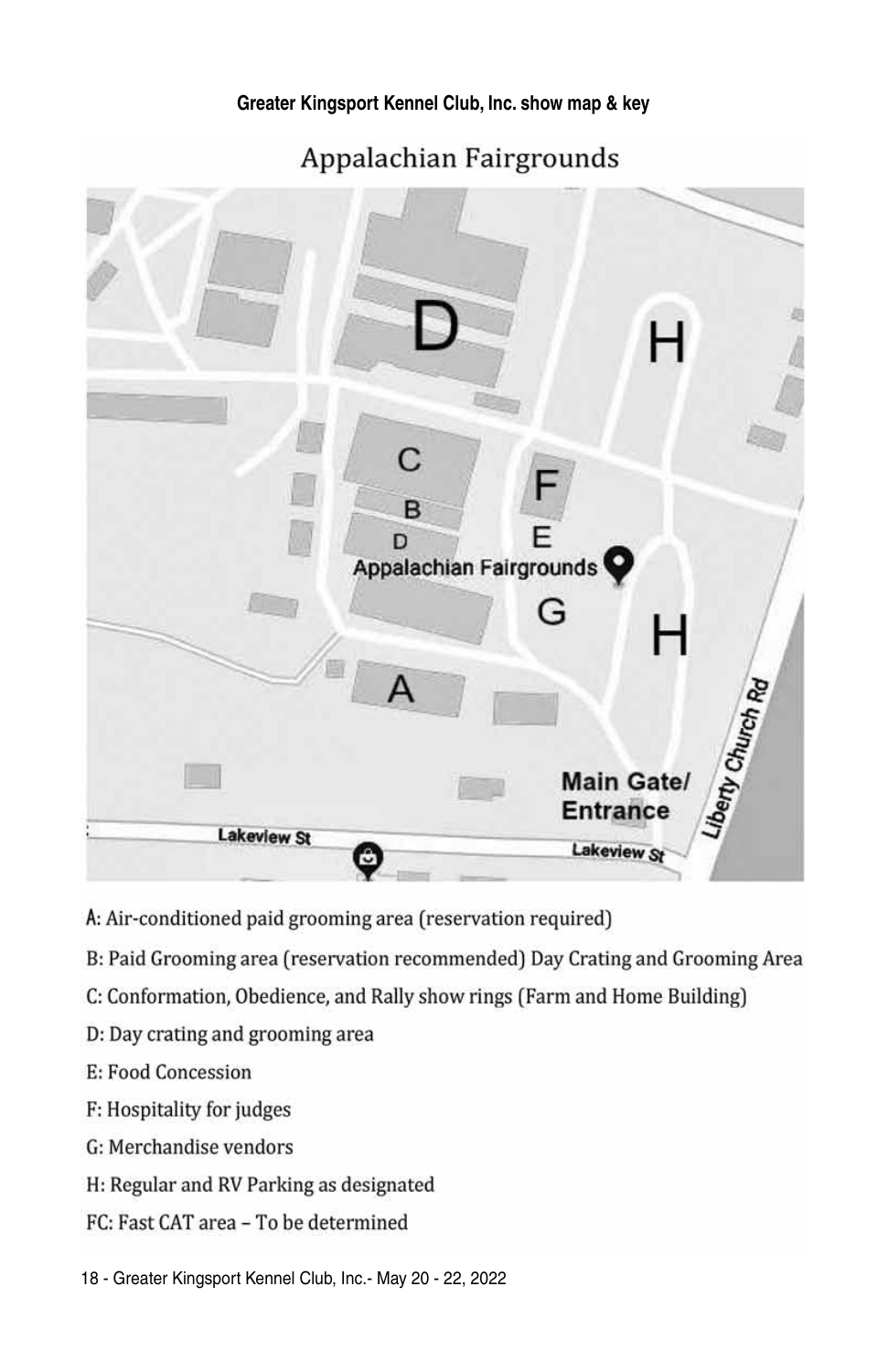# **RV Parking**

RV spaces will be reserved on a "first come, first served" basis. **The cost per space is \$30.00/night prepaid and will be \$35.00/ night for unreserved.** Since spaces will be reserved as they are received, those who send their reservations **first will be assigned to the spaces** that have **full hookups. Some spaces have water, electricity and sewer.** However, **some spaces will only have electricity.** Water is available on the fairgrounds.

**All RVs must be backed into Parking Space**

**If you require a certain area, please indicate on this reservation form.**

If you wish to park beside someone, the reservations must arrive in the same envelope. **Reservations** must be received no later than **May 1, 2022.**

**Please complete the following form and send with check payableto GKKC to: Joe Marques 135 Mickey Mouse Ln., Sneedville, TN 37869 E-mail: bigsycamoreacd@yahoo.com**

There are many places for motor homes **without hookups,** if you desire. Those will be **\$20.00/night** and you may pay at the gate as you enter the fairgrounds.  $Name$ Address **and a set of the set of the set of the set of the set of the set of the set of the set of the set of the set of the set of the set of the set of the set of the set of the set of the set of the set of the set of th** City \_\_\_\_\_\_\_\_\_\_\_\_\_\_\_\_\_\_\_\_\_\_\_\_\_\_\_\_\_\_\_\_\_\_\_\_\_\_ State\_\_\_\_\_\_\_\_\_\_\_\_\_\_ Zip \_\_\_\_\_\_\_\_\_\_\_\_\_\_\_ Nights Reserved: Thurs. \_\_\_\_\_\_\_\_\_Fri. \_\_\_\_\_\_\_\_\_\_ Sat. \_\_\_\_\_\_\_\_\_\_\_\_\_ Amount Enclosed \$ \_\_\_\_\_\_\_\_\_\_\_\_ Vehicle Make \_\_\_\_\_\_\_\_\_\_\_\_\_\_\_\_\_\_\_\_\_\_\_\_\_\_\_\_\_\_\_\_\_\_\_\_\_\_\_\_\_\_ Motor Home or Trailer (Circle One) Total Length # Slideouts: Driver's Side Front \_\_\_\_\_\_\_\_\_\_\_\_\_\_\_\_\_\_\_\_\_\_\_ Driver's Side Rear\_\_\_\_\_\_\_\_\_\_\_\_\_\_\_\_\_\_\_\_\_\_\_\_ Passenger Front \_\_\_\_\_\_\_\_\_\_\_\_\_\_\_\_\_\_ Passenger Rear \_\_\_\_\_\_\_\_\_\_\_\_\_\_\_\_\_\_\_\_ Do you disconnect when you park? YES \_\_\_\_\_ NO \_\_\_\_\_\_Trailer Length\_\_\_\_\_\_\_\_\_\_\_\_\_\_ Certain Area Request \_\_\_\_\_\_\_\_\_\_\_\_\_\_\_\_\_\_\_\_\_\_\_\_\_\_\_\_\_\_\_\_\_\_\_\_\_\_\_\_\_\_\_\_\_\_\_\_\_\_\_\_\_\_\_\_\_\_\_\_\_\_  $E$ -mail:  $\blacksquare$ Phone #:

**If you pre-register for overnight parking you will be allowed to park in a designated space. ONLINE RESERVATIONS WILL NOT BE ACCEPTED!**

**All trash should be enclosed in plastic bags and placed in dumpsters located on the fairgrounds. You are responsible for keeping the area around your RV in a clean condition.**

**On the days of the events, the parking coordinator, Joe Marques will be on site. On Site Mobile Phone: (423) 300-8297 Home Phone (423) 733-2857 or JoAnn Marques Mobile Phone: (423) 300-9043 All of the members of the Event Committee will do their best to make your stay at the Fairgrounds pleasant. Please let us know if we can help you.**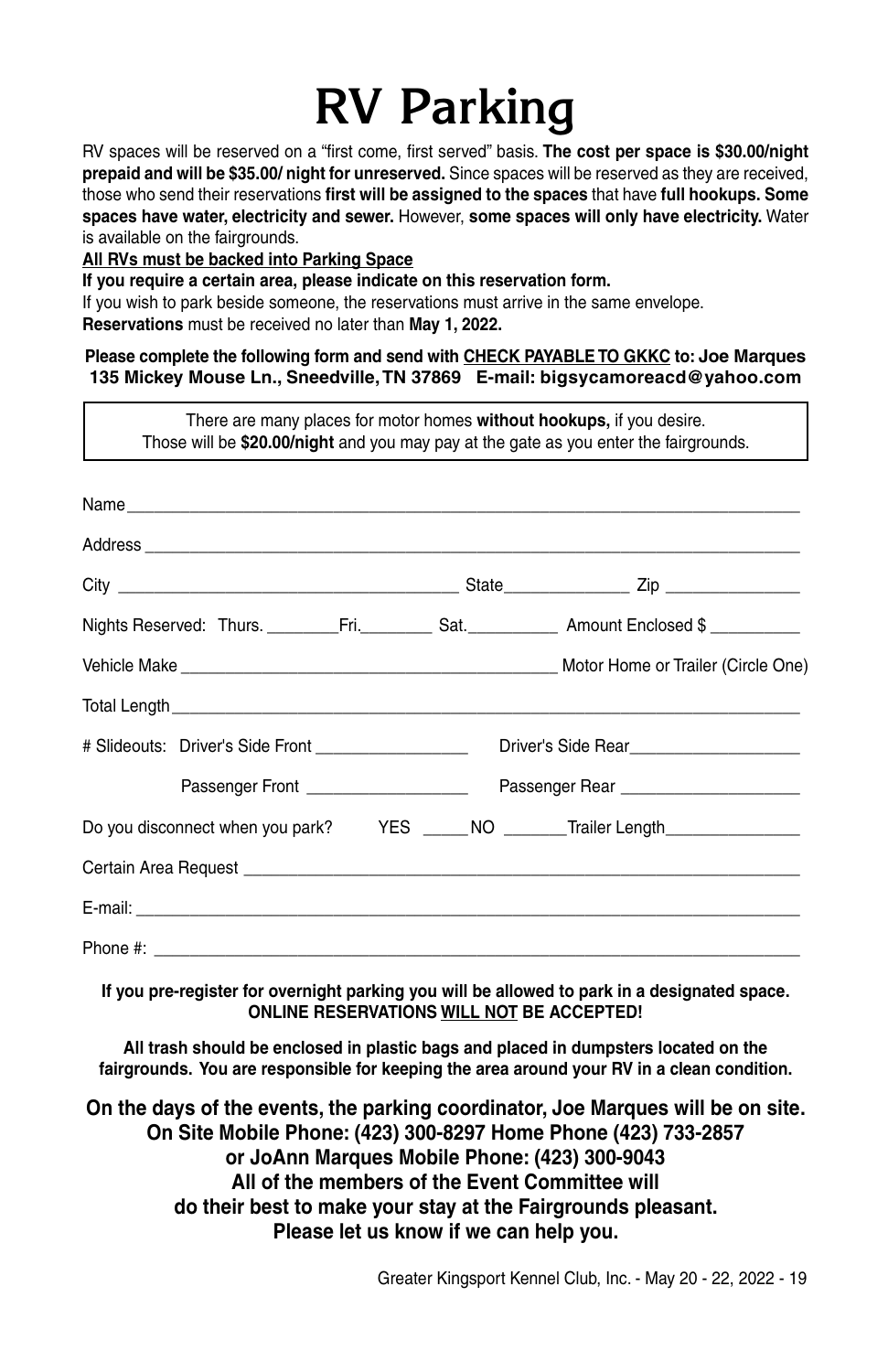# *Accommodations*

### **The Hotels listed below will accept pets crated in rooms. Call Hotels for current rates before booking reservations. Holiday Inn,** 101 W. Springbrook Dr., Johnson City, TN................................(423) 282-4611 Host Hotel ask for GKKC special rate when booking. \$25.00 pet fee per night, Restrictions Apply **La Quinta Inn & Suites** ..................................................(423) 323-0500 or (800) 531-5900 10150 Airport Pkwy., Kingsport, TN No Pet fee - Maximum three pets **Econo Lodge,** 9980 Airport Pkwy., Kingsport, TN........................................(423) 212-4294 Pet fee \$10.00 per pet per day **Quality Inn,** 3004 Bays Meadow Pl., Kingsport, TN......................................(423) 230-0534 Pet Fee \$20.00 per pet per stay or (800) 526-3766 **Red Roof Inn,** 210 Broyles Dr., Johnson City, TN.........................................(423) 282-3040 First pet free, second pet \$25.00 per night. Maximum two pets **Quality Inn Downtown,** 1900 S. Roan St., Johnson City, TN.......................(423) 928-9600 Pet fee \$15.00 per pet per day

# *Campground Listings*

| (For those arriving in the Tri-Cities early or staying late)                                                                                                                                                                                                                                             |  |  |
|----------------------------------------------------------------------------------------------------------------------------------------------------------------------------------------------------------------------------------------------------------------------------------------------------------|--|--|
|                                                                                                                                                                                                                                                                                                          |  |  |
|                                                                                                                                                                                                                                                                                                          |  |  |
| www.rockytopcampground.com                                                                                                                                                                                                                                                                               |  |  |
| $\mathbf{u}$ , and a set $\mathbf{u}$ , and $\mathbf{u}$ , $\mathbf{u}$ , $\mathbf{u}$ , $\mathbf{u}$ , $\mathbf{u}$ , $\mathbf{u}$ , $\mathbf{u}$ , $\mathbf{u}$ , $\mathbf{u}$ , $\mathbf{u}$ , $\mathbf{u}$ , $\mathbf{u}$ , $\mathbf{u}$ , $\mathbf{u}$ , $\mathbf{u}$ , $\mathbf{u}$ , $\mathbf{u}$ |  |  |

**Warriors Path State Park Campground,** Exit 59 off I-81 toward Kingsport...(423) 239-7141

# *Directions to the Event Site*

**From I-81 (North or Southbound) -** Take I-26 toward Johnson City. Take Exit 13 (Old Exit 42) and merge onto Bobby Hicks Hwy. (Hwy. TN-75) toward Gray/Fairground/Northeast State. At the Dairy Queen turn left onto Old Gray Station Rd. Turn left onto Gray Station Rd. Turn right onto Chapel Rd. Curve to the left past the Church and Cemetery. The Fairgrounds Entrance is on the right.

**From North Carolina -** Coming in on I-26W take Exit 13 and merge onto Bobby Hicks Hwy. and follow the above directions to the Fairgrounds.

**From Hwy. 23 in Virginia -** Take I-26W toward Johnson City. Take Exit 13 and merge onto Bobby Hicks Hwy. and follow the above directions to the Fairgrounds.

**Please pick up** grounds after your dogs in order to assure the use of these hotels and campgrounds again. Any damage by dogs or person to the hotel room or area will be reported for investigation by the Event Committee. Misconduct or destruction of hotel property will be cause for an Event Committee Hearing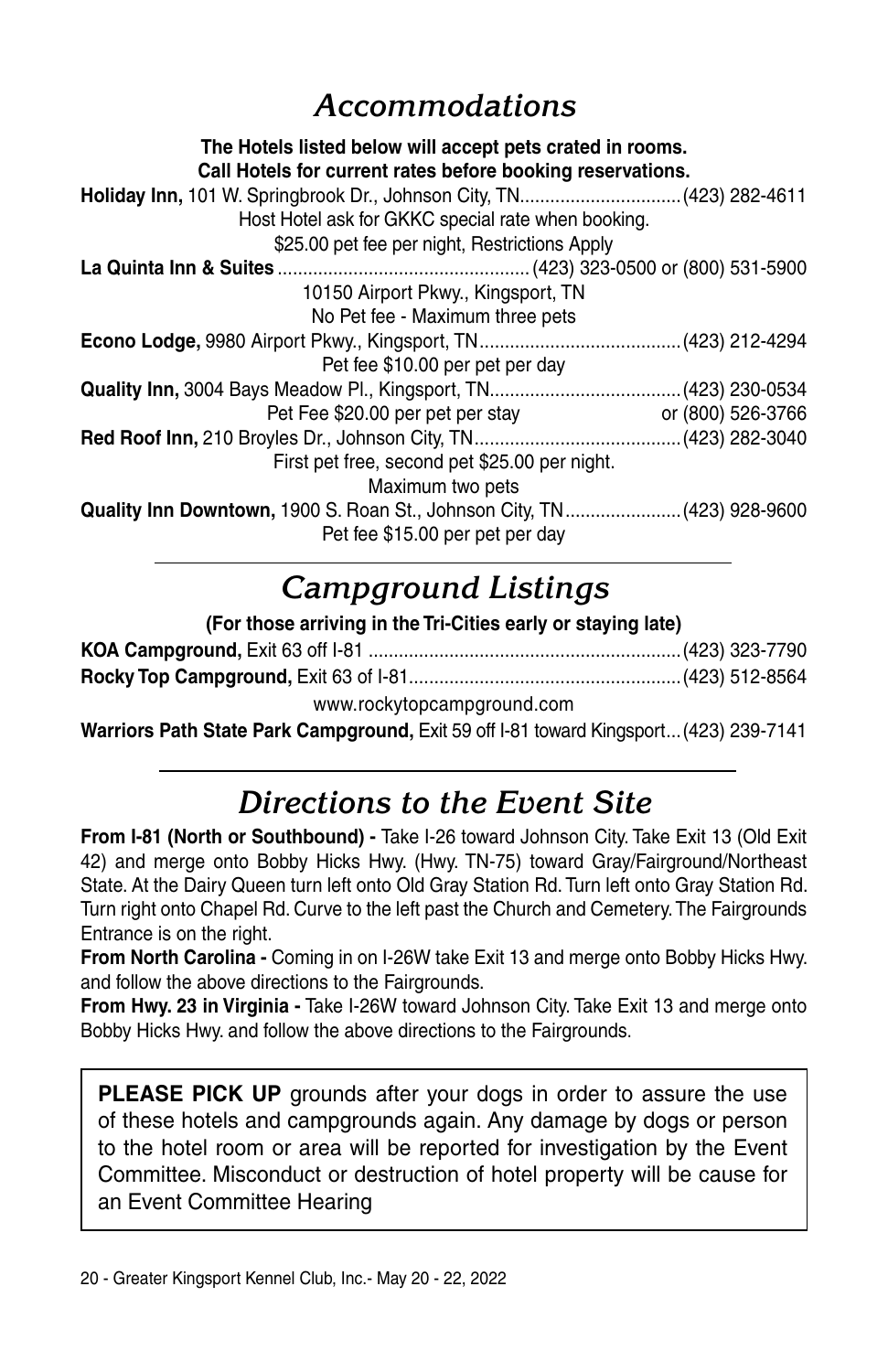Star Dogs<br>to raise funds for the American Kennel Club Canine Health Foundation.

How to make your contribution to Star Dogs for the AKC Canine Health Foundation.

By including an extra dollar with your entry fee and indicating with a star by your dog's name on the entry form, the show superintendent will be glad to forward the donation for you. With your participation, you and your dog will receive recognition by being listed in a special donors' ad in the show catalog, along with a star notation (★) in the on-line show results.

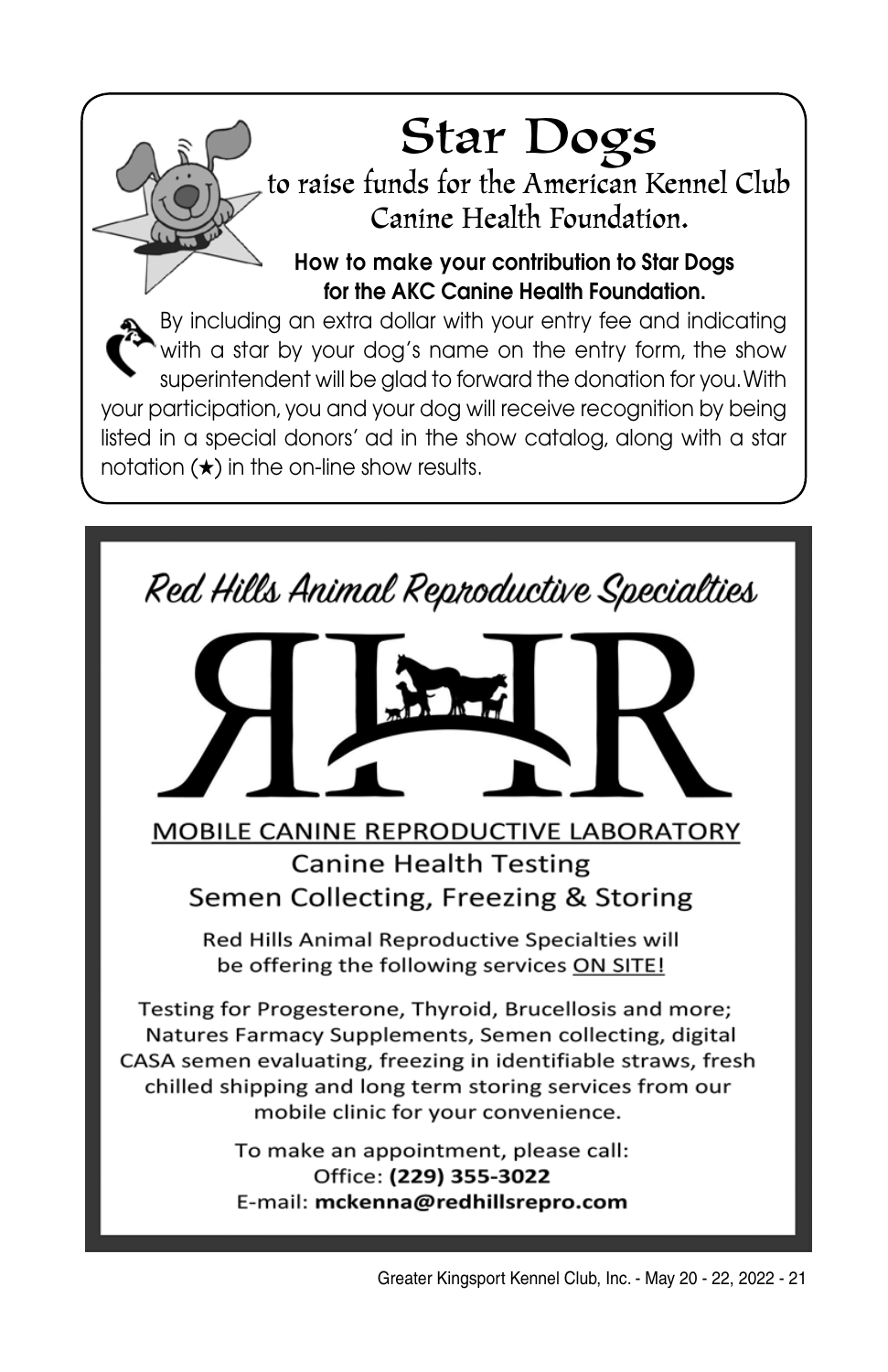# *Notice to Exhibitors*

**availability of show grounds -** For the convenience of the exhibitors, the show grounds will be available from **2:00 P.M. - 5:00 P.M. on Thursday** for Obedience & Rally set up in the Farm & Home Building. Grooming Buildings 1 and 4 will be available after **12:00 Noon on Friday** and Grooming Building 3 will be available at **6:00 A.M. on Saturday.** The gates will **remain open Thursday, Friday and Saturday nights.** Late RV arrivals may park in designated area and check in with a member of the parking committee by **7:00 A.M.** the following morning.

**Campers & Vendors** will not be allowed on the event site before **3:00 P.M. Thursday** NO EXCEPTIONS. A listing of campgrounds in the area is shown under the motel listing.

**Overnight & Camper Parking.** Some camping sites have full hookup facilities and will be reserved on first come, first reserved. A LIMITED NUMBER of handicapped motor home spaces with electrical hookups ONLY will be available. NO ONE WILL BE ALLOWED TO SAVE SPACES FOR OTHERS.

**no parking zones** will be enforced at or near the Conformation, Obedience & Rally Rings except for Greater Kingsport Kennel Club, Inc. setup vehicles and vehicles required to support clubs holding specialties, supported entries and sweepstakes at these events.

**DESIGNATED GROOMING AREAS -** Commercial Exhibit Buildings #1 and #4 will be for reserved grooming only. Building #3 will be available for day of event grooming. **NO PARKING** will be enforced at the front and rear of the Commercial Exhibit Buildings. Parking will be allowed only for the time required to **load and unload**. These buildings are for grooming only during show & trial hours. **DOGS MAY NOT BE LEFT OVERNIGHT** in any buildings. The Grooming Buildings will be **locked at 11:00 P.M. and opened at 6:00 A.M.**

**good housekeeping -** Keep it CLEAN! We expect all exhibitors to observe good housekeeping practices and clean up after their dogs, including hair. We reserve the right to ask anyone to leave who does NOT adhere to this request. There will be plastic-lined trash barrels provided for exhibitor use. Please help us keep this event site clean, so we can return again next year.

**DOGS NOT entered AT THESE EVENTS -** If your dog is not entered, not being shown or not attending the CERF Clinic, then do not bring it into the Show or Commercial Exhibit Buildings.

**SMOKING is not allowed** in the Show or Commercial Exhibit Buildings.

**Baby strollers are not allowed** in the Show or Commercial Exhibit Buildings. Space is limited and dogs are moving in and out of the show area. This restriction is for the safety of babies and small children.

**CRATES AT RINGSIDE -** Crates will be removed by event personnel if they are observed ringside for more than **15 minutes prior** to and **15 minutes after** the breed is judged. In addition, crates may not be left in the main exhibit area. This policy will be **strictly enforced!**

**Cell phones -** must be turned off while in or around rings.



#### **Attention Owners/Exhibitors of Foreign Registered Dogs**

If you are the owner/exhibitor of a dog registered with a foreign registry (not yet dual registered with AKC) please review the eligibility requirements in The Rules Applying to Dog Shows, chapter 11 section 1.

The dog show rules are posted on the AKC Web site at: http://images.akc.org/pdf/rulebooks/RREGS3.pdf Most important to note are the following:

- 1. Dogs must be individually registered with the American Kennel Club by the day of the event to be eligible for exhibit in the Bred by Exhibitor class.
- 2. Dogs are eligible to compete in AKC events using the foreign registration for a period of 30 days. That 30-day period begins with the date of first exhibit, *regardless of whether the dog earned any points or awards.* To continue to compete in AKC events beyond the initial 30-day period the dog must be either individually AKC registered or by the date of the event have been granted an extension to exhibit using the foreign registration. The owner or agent can request an extension using the form found on the AKC Web site at: http://images.akc.org/pdf/extenap.pdf

If you have questions or need assistance with registration or obtaining an extension, please contact the AKC Special Services Department at: awards@akc.org or (919) 233-9767 (followed by selecting option 4).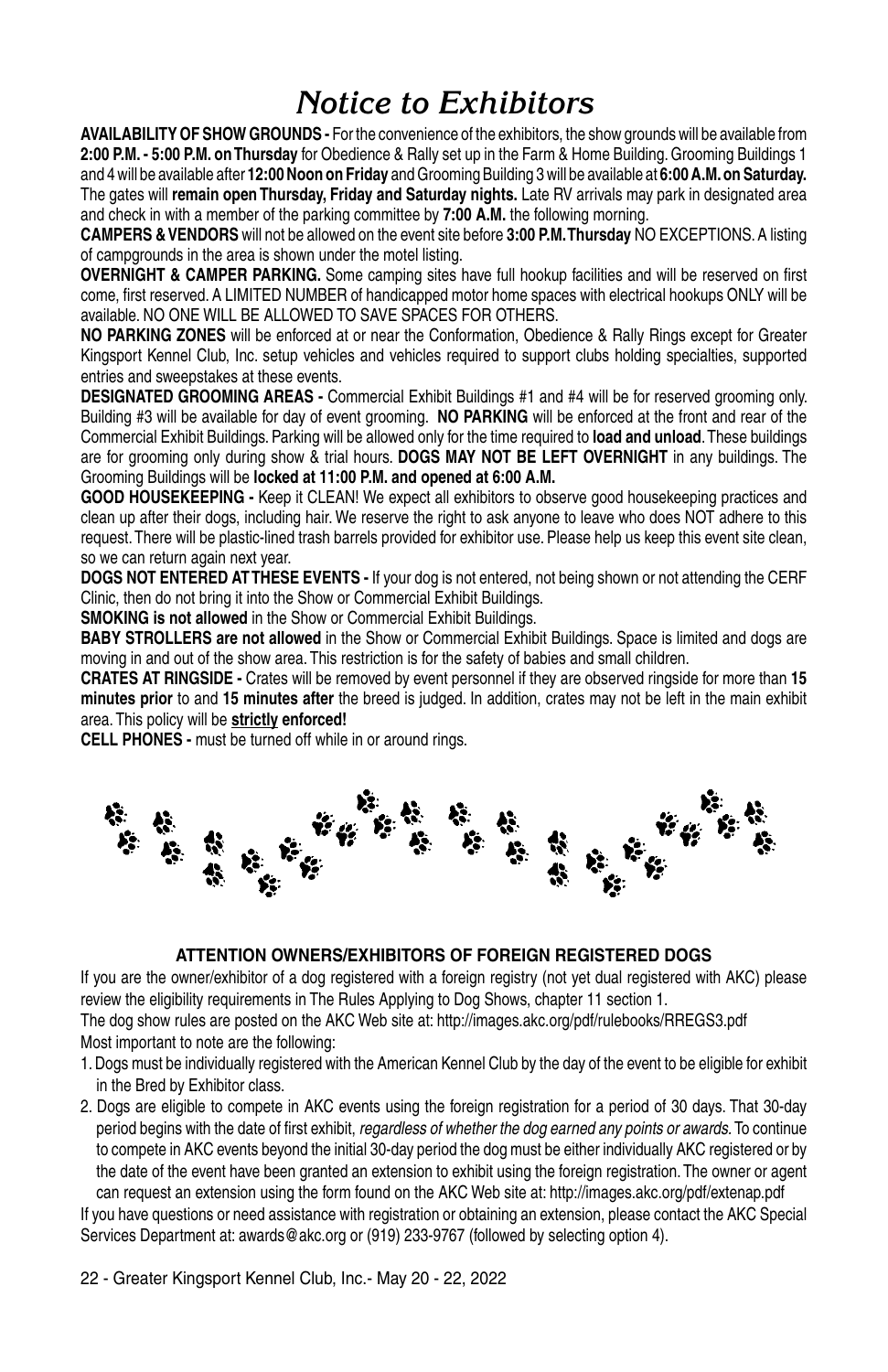# *Entry Fees - Each Event*

(There is no Recording Fee or Event Service Fee for Junior Showmanship, Sweepstakes, Futurities, Brace/Team, Multi-Dog Classes or Special Attractions)

#### **Conformation**

| (Entry Fee Includes \$3.00 AKC Event Service Fee Per Entry & \$.50 AKC Recording Fee First Entry Only) |  |
|--------------------------------------------------------------------------------------------------------|--|
|                                                                                                        |  |
|                                                                                                        |  |
|                                                                                                        |  |
|                                                                                                        |  |
|                                                                                                        |  |

#### **Obedience**

| (Entry Fee Includes \$3.00 AKC Event Service Fee Per Entry & \$.50 AKC Recording Fee First Entry Only) |  |
|--------------------------------------------------------------------------------------------------------|--|
|                                                                                                        |  |
|                                                                                                        |  |
|                                                                                                        |  |
|                                                                                                        |  |
|                                                                                                        |  |

#### **Rally**

| (First Entry Fee Includes \$3.50 AKC Recording Fee Per Entry & \$3.00 Each Additional Entry) |  |
|----------------------------------------------------------------------------------------------|--|
|                                                                                              |  |
|                                                                                              |  |
|                                                                                              |  |
|                                                                                              |  |

#### *Juniors entering Obedience and Rally must include their Junior Handler number on the Entry Form.*

**NOTE: MB-F, Inc. accepts entries for AKC events in accordance with the latest Agreement, entry form instructions and Rules Applying to Dog Shows (rules) of the American Kennel Club. From time to time these are subject to change. In the event of a discrepancy in these entry form instructions, Agreement and rules versus the text within the entry form you sign and submit, the AKC Agreement, entry form instructions and rules in effect at the time these entries close will take precedence.**

**The following breeds must be judged on a Ramp** through all levels of conformation competition: Clumber Spaniels, Sussex Spaniels, Basset Hounds, Cirnechi dell'Etna, Bulldogs, Chinese Shar-Pei, Chow Chows, Keeshonden. Breeds designated as ramp optional may, at the discretion of the judge, be judged on a ramp through all levels of competition. The full policy and list of Table and Ramp eligible/required breeds is available on the AKC website at: **https://images.akc.org/pdf/judges/table\_breeds.pdf**

Judges may request the ramp to judge any breed in emergency situations; if granted, unless the use of a ramp has been indicated in the premium list, an exhibitor has the option of withdrawing their entry and receiving a refund. Junior Showmanship judges should follow the above.

**The Club and its Superintendent** caution all persons entering the show site and show grounds against all hazards which may exist, including, but not limited to: Condition of the site/grounds, parking/loading/unloading areas, entrances, floors and stairways, elevators and escalators, floor coverings, walkways, tenting/canopies, electrical appliances, cords and fittings, exercise pens, and the presence of animals. All persons should take into consideration this is a sporting event and dress, act and exercise caution appropriate for the activity involved. All persons entering the show, the grounds, site and show areas for whatever purpose do so entirely at their own risk. By virtue of entering the show, the entrant has indicated their acceptance of the terms listed in this premium list and assumes all risks involved.

**PUBLICATION RIGHTS:** By entering this show, all owners, handlers, breeders and kennels agree that all rights to televise, videotape, photograph, advertise, promote and publicize or otherwise exploit this show, or the persons or animals participating in it or the results of the competition before, during or after the event, shall belong solely to The American Kennel Club and their respective assigns, including the use of the names, likenesses or biographical matter of all dogs, owners, handlers, breeders and kennels participating in the show and no such owner, handler, breeder or kennel shall allow any other party to make commercial use of any videotape or photograph of any person or animal participating in this competition.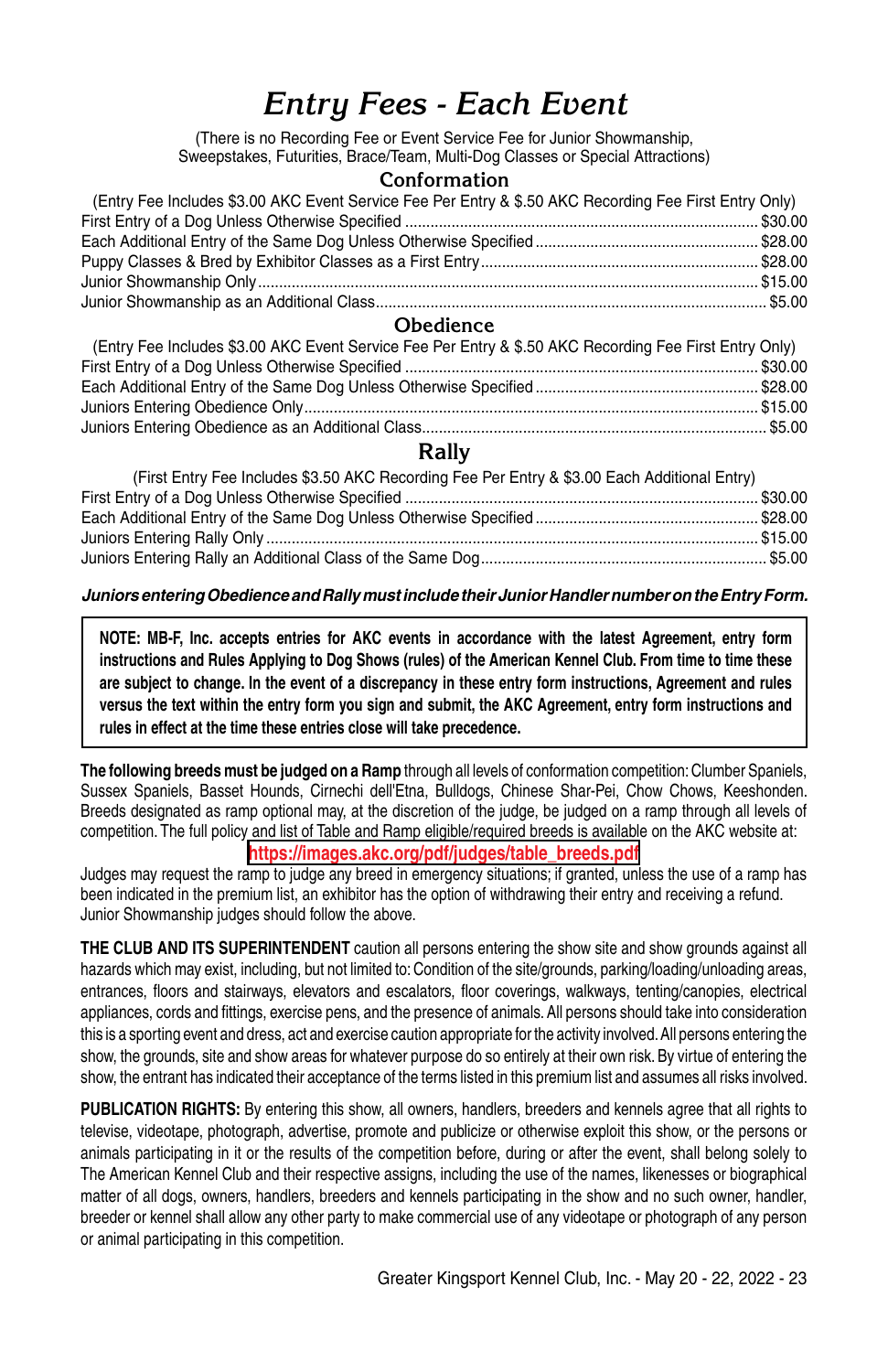#### **NOTICE TO EXHIBITORS**

- **Telegraph, Telephone (Except Dial-N-Entry®) and Unsigned Entries Cannot Be Accepted. Entries Not On Official AKC Entry Forms, Downloaded and/or Photocopies of Entry Forms** without Agreement and Rules on the reverse side of the Official AKC Entry Form are **NOT ACCEPTABLE.**
- **Mail All Entries With Fees to** MB-F, Inc., Superintendent, P.O. Box 22107, Greensboro, NC 27420. **Entries received without fees will not be accepted.** Acknowledgement of entries will be made as soon as practicable with tickets and/or identification cards. The person accompanying a dog must show tickets of admission and identification before the dog will be received. **Should such acknowledgement not be received by the exhibitor** within a reasonable time, please verify your entry with the MB-F Office in North Carolina.

**For Hand Delivery,** street address: 620 Industrial Ave., Greensboro, NC 27406 or 32351 Edward Ave., Madison Heights, MI 48071.

#### **Entries may be made online - www.infodog.com or through Dial-N-Entry® - (1-800) 334-8978 or (336) 379-9605.**

- **Fax Entries,** 1-336-272-0864 or 1-800-SHO-FAXS. Both sides of entry form must be transmitted. Entries must be accompanied by a cover sheet stating the number of pages, what shows and how many dogs per show. Visa/Mastercard/Discover/American Express number and expiration date, as well as the printed cardholder's name and address must be included on cover sheet. Visa/Mastercard/ Discover/American Express number, expiration date and cardholder's name must appear on each entry. Fax entries must be received by the closing hour/date. Fax fee: \$4.50 per entry in addition to entry fee. All credit card entries, regardless of method submitted, are processed through the Fax program and are charged the \$4.50 administrative fee. This Fax Fee is subject to change without notice.
- **Make All Checks and Money Orders** payable to MB-F, Inc. **CANADIAN/FOREIGN** exhibitors must make fees payable in U.S. FUNDS. When you provide a check as payment, you authorize us to either use information from your check to make a one-time electronic fund transfer from your account or to process the payment as a check. Please mail checks or money orders with entries. Superintendent assumes no responsibility for cash sent through the mail. Tabulate carefully. Due to cost of processing, no refunds \$4.00 and under will be made.
- Post Dated Checks, Returned Checks and Declined Credit Cards do not constitute a valid entry fee. The Superintendent will add a collection fee to the amount of each returned check or declined card. Subsequent returned checks or declined cards from the same exhibitors may result in their being put on a **CASH ONLY** basis.
- **CHARGEBACKS on Credit Cards** are considered a violation of your agreement to pay the required entry fee for entry into a show. If this remains a bad debt, the club may decline future entries for their shows and the superintendent will decline future entries for ANY show submitted via any method of payment until the debt is paid (Chap 11, Sec 15, AKC Rules Applying to Dog Shows). Thereafter, the superintendent will refuse all future credit card entries from the exhibitor. All future entries must be paid for in cash or by money order or check.
- **An AKC Recording Fee of \$.50 first entry only and an AKC Event Service Fee of \$3.00 per entry will be required for each dog entered at any Licensed or Member Club Show, Obedience Trial or Tracking Test. An AKC Recording Fee of \$3.50 will be required for each first entry and \$3.00 each additional entry in any Licensed or Member Club Rally Trial. An AKC Event**  Service Fee of \$2.00 per entry will be required for each dog entered at any Open Show. All Recording and Event Service Fees are paid to the American Kennel Club. **(There is no Recording Fee or Event Service Fee for Junior Showmanship, Sweepstakes, Futurities, Brace/Team, Multi-Dog Classes or Special Attractions.)**

**No Entry** shall be made and no entry shall be accepted which specifies any conditions as to its acceptance.

- **Entry Fees** shall not be refunded in the event that a dog is absent, disqualified, excused by Veterinarian or Judge, or barred from competition by action of the Event Committee. If because of riots, wars, strikes, civil disturbances, national emergencies, health emergencies, and the dictates of law enforcement or of the owner(s) of the grounds and/or facilities or other acts beyond the control of the management, it is impossible to open or to complete the event, no refund of entry fee will be made. Extreme weather conditions, such as, but not limited to snow storms, hurricanes, lightning, extreme heat, heavy rains, or other circumstances including, but not limited to, the condition of the facilities or grounds and/or the ingress and egress from the grounds, must be considered for the health and safety of the dogs, exhibitors and spectators. The well-being of dogs, exhibitors and spectators is of paramount importance and, in the event it is necessary to cancel or stop the event before completion, no refund of entry fee will be made. To find out about any AKC event cancellations call the AKC Event Cancellation Hotline (877) 252-3229.
- **No Refund for Duplicate Entries.** Every effort to find all duplicate entries will be made; however, if entry has been processed, no refund will be made. **An Administrative Fee of \$4.00 will be charged or withheld from refunds for duplicate entries.**
- **An Administrative Fee of \$4.00 will be withheld** from all refunds for entries cancelled prior to the closing of entries.
- **Errors on Entry Blanks.** Owners are responsible for errors in making out entry forms, whoever may make such errors, and no entry fee will be refunded in event of such errors or cancellation of entries after the published closing date.
- **Each Owner and Agent** listed on the entry form and/or individual responsible for the dog at a show is bound by the Certification and Agreement on the front and back of the entry form regardless of who may have completed & submitted the entry form.
- **As specified in Chapter 12, Section 4** of the AKC Rules Applying to Dog Shows, information contained on the entry form is required to be published in the club's show catalog. This information is also subject to publication in other media.
- **Dogs May Arrive** any time prior to their scheduled time of judging. **Dogs not required for further judging will be excused.**
- **Judges Will Not Wait for Any Dog Holding Up a Class.** Owners or agents alone are responsible for the presence of their dogs in the judging ring when their classes are called to be judged.
- **All Dogs Present** must be held on leash or confined to their crates except when being judged or when in the exercising ring.
- **Class Cash Prizes** will be paid in the ring to the person showing the dog. Claims for prize money must be made in the ring before the judging of that breed is over, and the Superintendent's Office advised at once. The Superintendent and Show-Giving Club disclaim any liability for cash prizes after the judging of the breed is over.

**No gasoline or diesel generators** are permitted inside any building or within 100 feet of any tent in which this dog show is conducted.

## **HOW TO USE THE ENTRY BLANK**

Use one entry blank per dog only if information is exactly the SAME for each event. Carefully check the block (blocks) for each event in which you wish to enter your dog. You MUST use a SEPARATE entry blank if you are entering your dog in a different class on different events.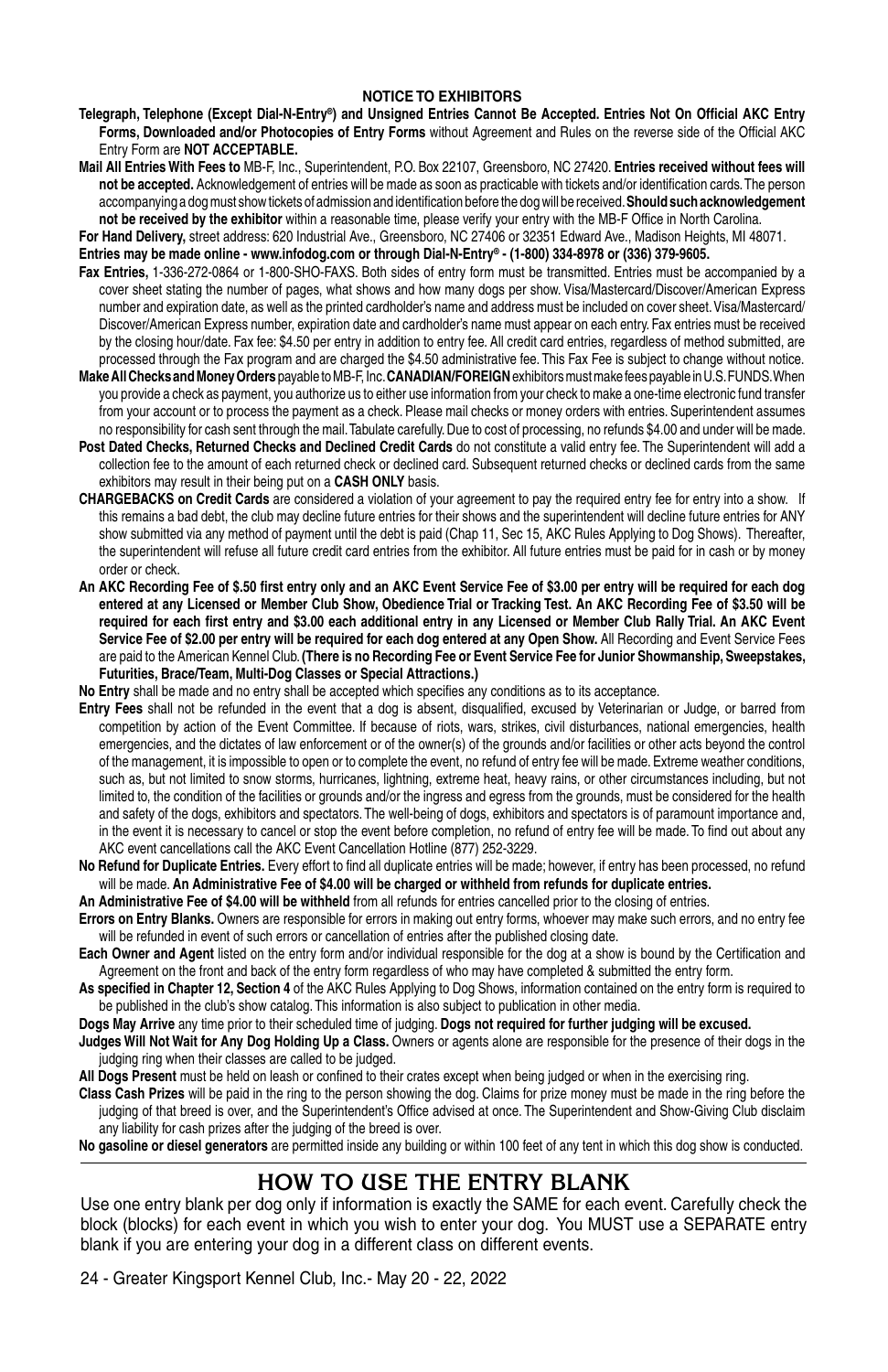#### **OFFICIAL ENTRY FORM**

Appalachian Fairgrounds, 100 Lakeview St., Gray, TN 37615

**360** ❏ **GREATER KINGSPORT KENNEL CLUB, INC. (OBED #1) - FRIDAY, MAY 20, 2022 - 2022024603 1359** ❏ **GREATER KINGSPORT KENNEL CLUB, INC. (RALLY #1) - FRIDAY, MAY 20, 2022 - 2022024605 398** ❏ **GREATER KINGSPORT KENNEL CLUB, INC. (OBED #2) - FRIDAY, MAY 20, 2022 - 2022024604**

**1360** ❏ **GREATER KINGSPORT KENNEL CLUB, INC. (RALLY #2) - FRIDAY, MAY 20, 2022 - 2022024606**

**075** ❏ **GREATER KINGSPORT KENNEL CLUB, INC. (BREED) - SATURDAY, MAY 21, 2022 - 2022024601**

**412** ❏ **GREATER KINGSPORT KENNEL CLUB, INC. (BREED) - SUNDAY, MAY 22, 2022 - 2022024602 Entry Fees EACH EVENT: SEE PAGE 23. SEE PAGE 1 FOR OBEDIENCE & RALLY LIMITS.**

**ENTRIES OPEN MARCH 28, 2022 AT 9:00 A.M.**

**Entries Close** at Superintendent's Office at **12:00 Noon, WEDNESDAY, MAY 4, 2022,** or when the limits have been reached, after which time entries cannot be accepted, cancelled, or substituted, except as provided for in Chapter 11, Section 6 of the Dog Show Rules.

**Mail Entries With Fees To:** MB-F, Inc., Superintendent, P.O. Box 22107, Greensboro, NC 27420.

**Make Checks or Money Orders Payable To:** MB-F, Inc. **Canadian/Foreign Exhibitors must make fees payable in U.S. Funds. When you provide a check as payment, you authorize us to either use information from your check to make a one-time electronic fund transfer from your account or to process the payment as a check.**

#### LENGLOSE \$ for entry fees

IMPORTANT-Read Carefully Instructions on Reverse Side Before Filling Out. Numbers in the boxes indicate sections of the instructions relevant to the information needed in that box (PLEASE PRINT)

| <b>BREED</b>                                                                                                                                                                                                                                                          |                                                                             | VARIETY                                                                |                                                                | <b>SEX</b> |                                                                                                                                                                                                                                                                                                                                                                                                                                                                                                                                                                                                                                                                                                                                                                       |
|-----------------------------------------------------------------------------------------------------------------------------------------------------------------------------------------------------------------------------------------------------------------------|-----------------------------------------------------------------------------|------------------------------------------------------------------------|----------------------------------------------------------------|------------|-----------------------------------------------------------------------------------------------------------------------------------------------------------------------------------------------------------------------------------------------------------------------------------------------------------------------------------------------------------------------------------------------------------------------------------------------------------------------------------------------------------------------------------------------------------------------------------------------------------------------------------------------------------------------------------------------------------------------------------------------------------------------|
| $DOG$ $2,3$<br>SHOW<br><b>CLASS</b>                                                                                                                                                                                                                                   |                                                                             |                                                                        | $CLASS$ <sup>3</sup><br><b>DIVISION</b><br>Weight, color, etc. |            |                                                                                                                                                                                                                                                                                                                                                                                                                                                                                                                                                                                                                                                                                                                                                                       |
| <b>ADDITIONAL CLASSES</b>                                                                                                                                                                                                                                             | OBEDIENCE CLASS (Jump Height)                                               |                                                                        | RALLY CLASS (Jump Height)                                      |            | JR. SHOWMANSHIP CLASS                                                                                                                                                                                                                                                                                                                                                                                                                                                                                                                                                                                                                                                                                                                                                 |
| NAME OF (See Back)<br>JUNIOR HANDLER (If any)                                                                                                                                                                                                                         |                                                                             |                                                                        |                                                                |            | <b>JR. HANDLER</b><br><b>NUMBER</b>                                                                                                                                                                                                                                                                                                                                                                                                                                                                                                                                                                                                                                                                                                                                   |
| <b>FULL</b><br>NAME<br>OF DOG                                                                                                                                                                                                                                         |                                                                             |                                                                        |                                                                |            |                                                                                                                                                                                                                                                                                                                                                                                                                                                                                                                                                                                                                                                                                                                                                                       |
| AKC® NO.<br>$\Box$ PAL/ILP NO.                                                                                                                                                                                                                                        |                                                                             | Enter number here                                                      | DATE OF<br><b>BIRTH</b>                                        |            |                                                                                                                                                                                                                                                                                                                                                                                                                                                                                                                                                                                                                                                                                                                                                                       |
| FOREIGN REG NO. & COUNTRY                                                                                                                                                                                                                                             |                                                                             | PLACE OF<br>BIRTH (list country)<br>Do not print the above in catalog. |                                                                |            |                                                                                                                                                                                                                                                                                                                                                                                                                                                                                                                                                                                                                                                                                                                                                                       |
| <b>BREEDER</b>                                                                                                                                                                                                                                                        |                                                                             |                                                                        |                                                                |            |                                                                                                                                                                                                                                                                                                                                                                                                                                                                                                                                                                                                                                                                                                                                                                       |
| <b>SIRE</b>                                                                                                                                                                                                                                                           |                                                                             |                                                                        |                                                                |            |                                                                                                                                                                                                                                                                                                                                                                                                                                                                                                                                                                                                                                                                                                                                                                       |
| <b>DAM</b>                                                                                                                                                                                                                                                            |                                                                             |                                                                        |                                                                |            |                                                                                                                                                                                                                                                                                                                                                                                                                                                                                                                                                                                                                                                                                                                                                                       |
| ACTUAL OWNER(S) <sup>4</sup> (Please Print)                                                                                                                                                                                                                           |                                                                             |                                                                        |                                                                |            |                                                                                                                                                                                                                                                                                                                                                                                                                                                                                                                                                                                                                                                                                                                                                                       |
|                                                                                                                                                                                                                                                                       |                                                                             |                                                                        |                                                                |            |                                                                                                                                                                                                                                                                                                                                                                                                                                                                                                                                                                                                                                                                                                                                                                       |
|                                                                                                                                                                                                                                                                       |                                                                             |                                                                        |                                                                |            |                                                                                                                                                                                                                                                                                                                                                                                                                                                                                                                                                                                                                                                                                                                                                                       |
| NAME OF OWNER'S AGENT                                                                                                                                                                                                                                                 |                                                                             |                                                                        |                                                                |            |                                                                                                                                                                                                                                                                                                                                                                                                                                                                                                                                                                                                                                                                                                                                                                       |
| with all such Rules and Regulations (including all provisions applying to discipline) and to abide by any decisions made in accord with them.                                                                                                                         |                                                                             |                                                                        |                                                                |            | I CERTIFY that I am the actual owner of the dog, or that I am the duly authorized agent of the actual owner whose name I have entered above. In<br>consideration of the acceptance of this entry, I (we) agree to abide by the rules and regulations of the American Kennel Club in effect at the time<br>of this event, and by any additional rules and regulations appearing in the premium list for this event, and further agree to be bound by the"Agree-<br>ment" printed on the reverse side of this entry form. I (we) certify and represent that the dog entered is not a hazard to persons or other dogs.<br>This entry is submitted for acceptance on the foregoing representation and Agreement. I (we) agree to conduct myself (ourselves) in accordance |
| SIGNATURE of owner or his/her agent<br>duly authorized to make this entry experience and a series of the series of the series of the series of the series of the series of the series of the series of the series of the series of the series of the series of the se |                                                                             |                                                                        |                                                                |            |                                                                                                                                                                                                                                                                                                                                                                                                                                                                                                                                                                                                                                                                                                                                                                       |
|                                                                                                                                                                                                                                                                       |                                                                             |                                                                        |                                                                |            |                                                                                                                                                                                                                                                                                                                                                                                                                                                                                                                                                                                                                                                                                                                                                                       |
| E-MAIL Address _                                                                                                                                                                                                                                                      | (An acknowledgement or receipt of entry may be sent to this e-mail address) |                                                                        |                                                                |            |                                                                                                                                                                                                                                                                                                                                                                                                                                                                                                                                                                                                                                                                                                                                                                       |
| Emergency contact:                                                                                                                                                                                                                                                    |                                                                             |                                                                        | Telephone                                                      |            |                                                                                                                                                                                                                                                                                                                                                                                                                                                                                                                                                                                                                                                                                                                                                                       |
|                                                                                                                                                                                                                                                                       |                                                                             |                                                                        |                                                                |            | Green Option: Check box to receive <b>OID/Judging Program and/or OPremium</b> List information by E-Mail only, in lieu                                                                                                                                                                                                                                                                                                                                                                                                                                                                                                                                                                                                                                                |

of a printed copy through the US Postal Mail.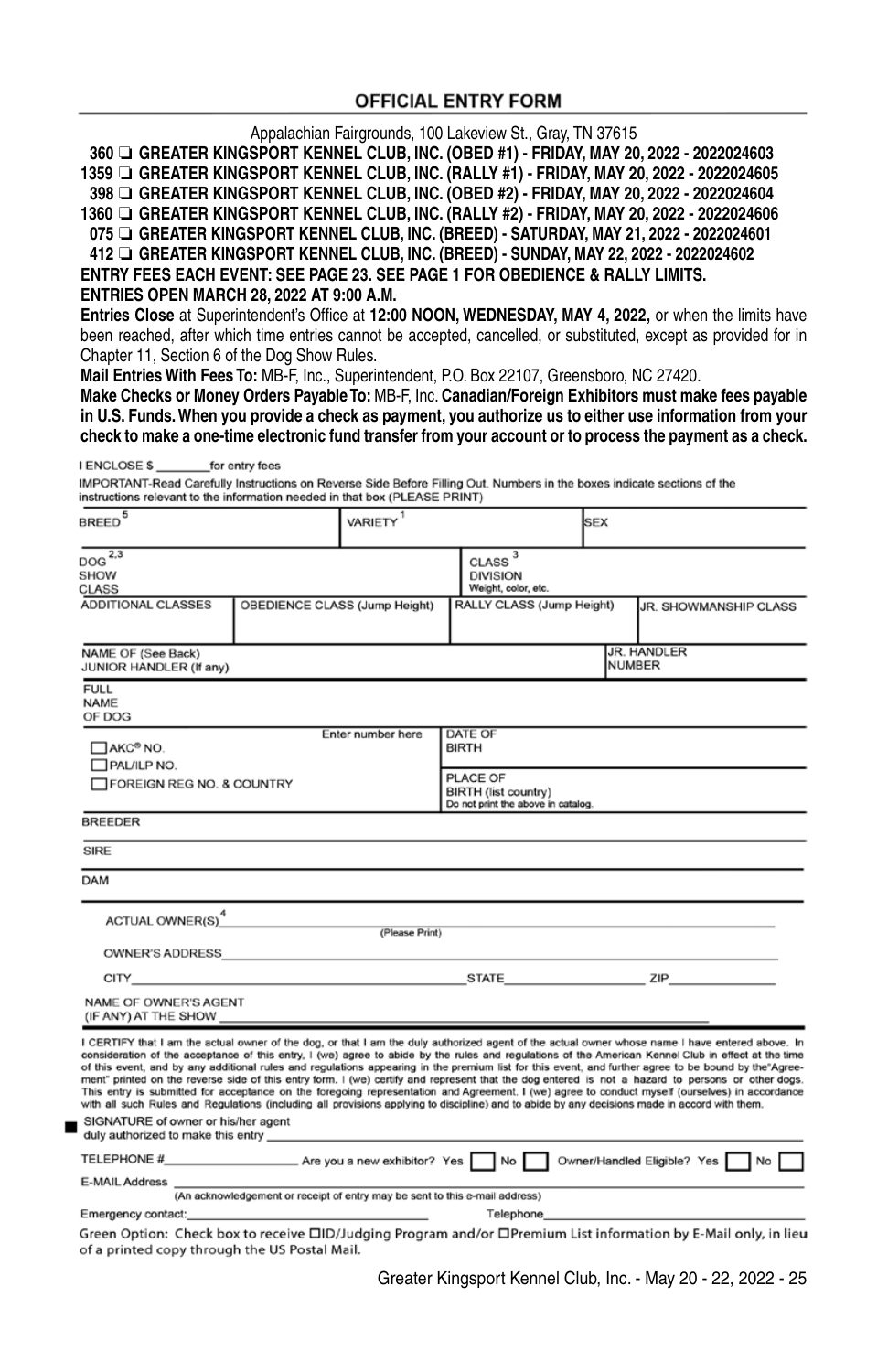AKC Rules, Regulations, Policies and Guidelines are available on the American Kennel Club Web site, www.akc.org

#### **AGREEMENT**

I (we) agree that the club holding this event has the right to refuse this entry for cause which the club shall deem sufficient. In consideration of the acceptance of this entry and of the holding of this event and of the opportunity to have the dog judged and to win prizes, ribbons, or trophies, I (we) agree to hold the AKC, the event-giving club, their members, directors, governors, officers, agents, superintendents or event secretary and the owner and/or lessor of the premises and any provider of services that are necessary to hold this event and any employees or volunteers of the aforementioned parties, and any AKC approved judge, judging at this event, harmless from any claim for loss or injury which may be alleged to have been caused directly or indirectly to any person or thing by the act of this dog while in or about the event premises or grounds or near any entrance thereto, and I (we) personally assume all responsibility and liability for any such claim; and I (we) further agree to hold the aforementioned parties harmless from any claim for loss, injury or damage to this dog.

Additionally, I (we) hereby assume the sole responsibility for and agree to indemnify, defend and save the aforementioned parties harmless from any and all loss and expense (including legal fees) by reason of the liability imposed by law upon any of the aforementioned parties for damage because of bodily injuries, including death at any time resulting therefrom, sustained by any person or persons, including myself (ourselves), or on account of damage to property, arising out of or in consequence of my (our) participation in this event, however such, injuries, death or property damage may be caused, and whether or not the same may have been caused or may be alleged to have been caused by the negligence of the aforementioned parties or any of their employees, agents, or any other persons. I (WE) AGREE THAT ANY CAUSE OF ACTION, CONTROVERSY OR CLAIM ARISING OUT OF OR RELATED TO THE ENTRY, EXHIBITION OR ATTEN-DANCE AT THE EVENT BETWEEN THE AKC AND THE EVENT-GIVING CLUB (UNLESS OTHERWISE STATED IN ITS PREMIUM LIST) AND MYSELF (OURSELVES) OR AS TO THE CONSTRUCTION, INTERPRETATION AND EFFECT OF THIS AGREEMENT SHALL BE SETTLED BY ARBITRATION PURSUANT TO THE APPLICABLE RULES OF THE AMERICAN ARBITRATION ASSOCIATION. HOWEVER, PRIOR TO ARBITRATION ALL APPLICA-BLE AKC BYLAWS, RULES, REGULATIONS AND PROCEDURES MUST FIRST BE FOLLOWED AS SET FORTH IN THE AKC CHARTER AND BYLAWS, RULES, REGULATIONS, PUBLISHED POLICIES AND GUIDELINES.

#### **INSTRUCTIONS**

1. (Variety) if you are entering a dog of breed in which there are varieties for show purposes, please designate the particular variety you are entering, i.e., Cocker Spaniel (solid color black, ASCOB, parti-color), Beagles (not exceeding 13 in., over 13 in. but not exceeding 15 in.), Dachshunds (longhaired, smooth, wirehaired), Collies (rough, smooth), Bull Terriers (colored, white), Manchester Terriers (standard, toy), Chihuahuas (smooth coat, long coat), English Toy Spaniels (King Charles and Ruby, Blenheim and Prince Charles), Poodles (toy, miniature, standard).

2. The following categories of dogs may be entered and shown in Best of Breed competition: Dogs that are Champions of Record and dogs which, according to their owners' records, have completed the requirements for a championship, but whose championships are unconfirmed. The showing of unconfirmed Champions in Best of Breed competition is limited to a period of 90 days from the date of the show where the dog completed the requirements for a championship.

3. (Event Class) Consult the classification in this premium list. If the event class in which you are entering your dog is divided, then, in addition to designating the class, specify the particular division of the class in which you are entering your dog, i.e, age division, color division, weight division.

4. A dog must be entered in the name of the person who actually owned it at the time entries for an event closed. If a registered dog has been acquired by a new owner it must be entered in the name of its new owner in any event for which entries closed after the date of acquirement, regardless of whether the new owner has received the registration certificate indicating that the dog is recorded in his/her name. State on entry form whether transfer application has been mailed to the AKC. (For complete rules, refer to Chapter 11, Section 3.)

5. Mixed Breed dogs entering classes for Agility, Obedience, and Rally trials should mark Breed as "All-American Dog/Mixed Breed." Sire and Dam information shall remain blank for mixed breed entrants.

If this entry is for Junior Showmanship, please give the following information:

| <b>JUNIOR SHOWMANSHIP</b>                                                                                                                                                                                                      |  |
|--------------------------------------------------------------------------------------------------------------------------------------------------------------------------------------------------------------------------------|--|
| AKC JUNIOR HANDLER NUMBER THE SERVICE OF STREET AND THE STREET AND THE STREET AND THE STREET AND THE STREET AND THE STREET AND THE STREET AND THE STREET AND THE STREET AND THE STREET AND THE STREET AND THE STREET AND THE S |  |
| The above number MUST be included. Should you not have your Junior Handler number, this may be obtained from the<br>American Kennel Club, Phone: (919) 233-9767.                                                               |  |

By signing the entry form I (we) certify that the Junior Showman does not now, and will not at any time, act as an agent/handler for pay while continuing to compete in Junior Showmanship.

**ADDRESS** 

**CITY** 

**STATE** 

ZIP

If Junior Handler is not the owner of the dog identified on the face of this form, what is the relationship of the Junior Handler to the Owner?

AEN999 (01/19) v1.0P Hybr\_CF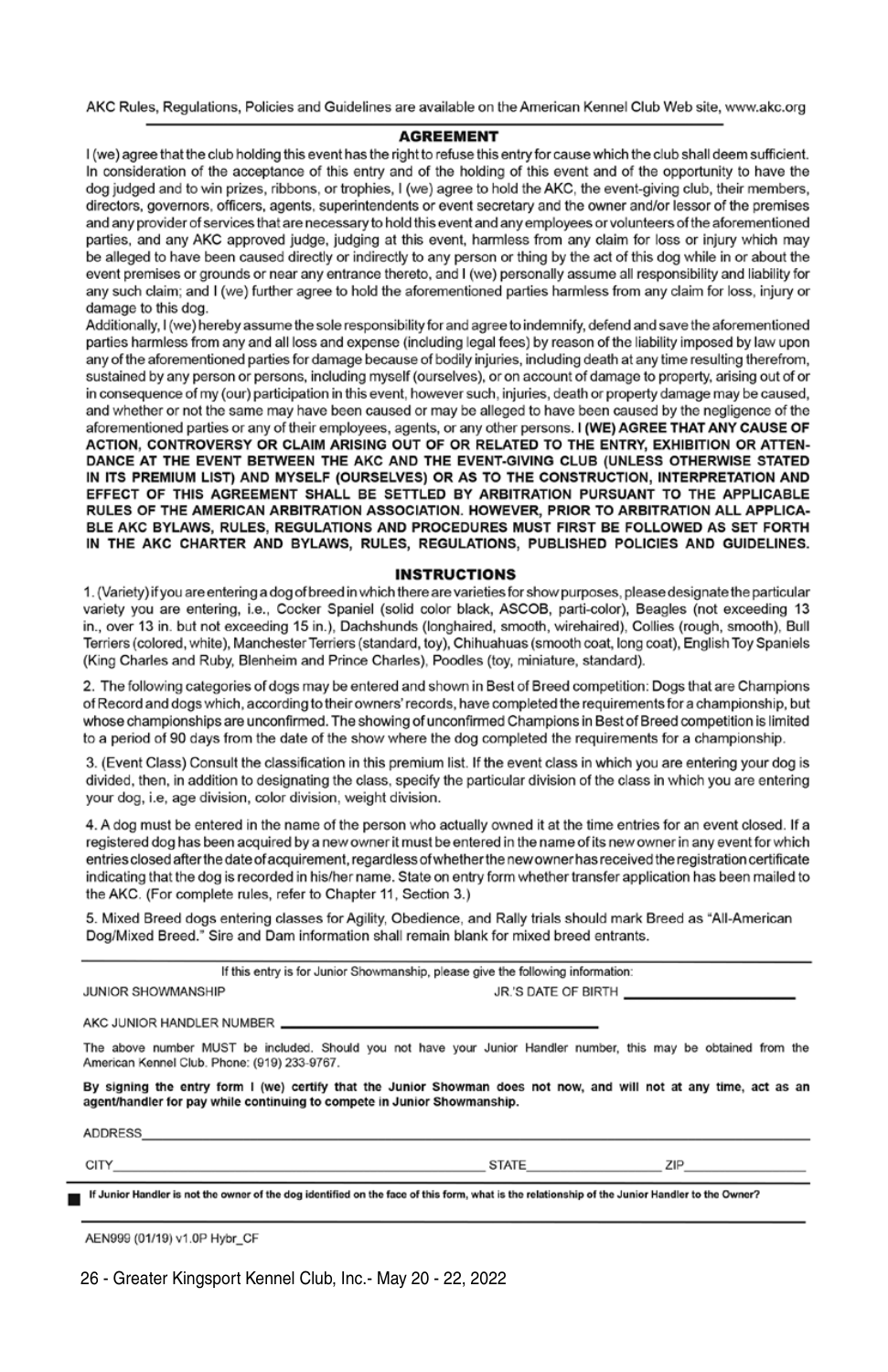#### **OFFICIAL ENTRY FORM**

Appalachian Fairgrounds, 100 Lakeview St., Gray, TN 37615

**360** ❏ **GREATER KINGSPORT KENNEL CLUB, INC. (OBED #1) - FRIDAY, MAY 20, 2022 - 2022024603 1359** ❏ **GREATER KINGSPORT KENNEL CLUB, INC. (RALLY #1) - FRIDAY, MAY 20, 2022 - 2022024605 398** ❏ **GREATER KINGSPORT KENNEL CLUB, INC. (OBED #2) - FRIDAY, MAY 20, 2022 - 2022024604**

**1360** ❏ **GREATER KINGSPORT KENNEL CLUB, INC. (RALLY #2) - FRIDAY, MAY 20, 2022 - 2022024606**

**075** ❏ **GREATER KINGSPORT KENNEL CLUB, INC. (BREED) - SATURDAY, MAY 21, 2022 - 2022024601**

**412** ❏ **GREATER KINGSPORT KENNEL CLUB, INC. (BREED) - SUNDAY, MAY 22, 2022 - 2022024602 Entry Fees EACH EVENT: SEE PAGE 23. SEE PAGE 1 FOR OBEDIENCE & RALLY LIMITS.**

**ENTRIES OPEN MARCH 28, 2022 AT 9:00 A.M.**

**Entries Close** at Superintendent's Office at **12:00 Noon, WEDNESDAY, MAY 4, 2022,** or when the limits have been reached, after which time entries cannot be accepted, cancelled, or substituted, except as provided for in Chapter 11, Section 6 of the Dog Show Rules.

**Mail Entries With Fees To:** MB-F, Inc., Superintendent, P.O. Box 22107, Greensboro, NC 27420.

**Make Checks or Money Orders Payable To:** MB-F, Inc. **Canadian/Foreign Exhibitors must make fees payable in U.S. Funds. When you provide a check as payment, you authorize us to either use information from your check to make a one-time electronic fund transfer from your account or to process the payment as a check.**

#### LENGLOSE \$ for entry fees

IMPORTANT-Read Carefully Instructions on Reverse Side Before Filling Out. Numbers in the boxes indicate sections of the instructions relevant to the information needed in that box (PLEASE PRINT)

| <b>BREED</b>                                                                                                                                                                                                                                                          |                                                                             | VARIETY                                                                |                                                                | <b>SEX</b> |                                                                                                                                                                                                                                                                                                                                                                                                                                                                                                                                                                                                                                                                                                                                                                       |
|-----------------------------------------------------------------------------------------------------------------------------------------------------------------------------------------------------------------------------------------------------------------------|-----------------------------------------------------------------------------|------------------------------------------------------------------------|----------------------------------------------------------------|------------|-----------------------------------------------------------------------------------------------------------------------------------------------------------------------------------------------------------------------------------------------------------------------------------------------------------------------------------------------------------------------------------------------------------------------------------------------------------------------------------------------------------------------------------------------------------------------------------------------------------------------------------------------------------------------------------------------------------------------------------------------------------------------|
| $DOG$ $2,3$<br>SHOW<br><b>CLASS</b>                                                                                                                                                                                                                                   |                                                                             |                                                                        | $CLASS$ <sup>3</sup><br><b>DIVISION</b><br>Weight, color, etc. |            |                                                                                                                                                                                                                                                                                                                                                                                                                                                                                                                                                                                                                                                                                                                                                                       |
| <b>ADDITIONAL CLASSES</b>                                                                                                                                                                                                                                             | OBEDIENCE CLASS (Jump Height)                                               |                                                                        | RALLY CLASS (Jump Height)                                      |            | JR. SHOWMANSHIP CLASS                                                                                                                                                                                                                                                                                                                                                                                                                                                                                                                                                                                                                                                                                                                                                 |
| NAME OF (See Back)<br>JUNIOR HANDLER (If any)                                                                                                                                                                                                                         |                                                                             |                                                                        |                                                                |            | <b>JR. HANDLER</b><br><b>NUMBER</b>                                                                                                                                                                                                                                                                                                                                                                                                                                                                                                                                                                                                                                                                                                                                   |
| <b>FULL</b><br>NAME<br>OF DOG                                                                                                                                                                                                                                         |                                                                             |                                                                        |                                                                |            |                                                                                                                                                                                                                                                                                                                                                                                                                                                                                                                                                                                                                                                                                                                                                                       |
| AKC® NO.<br>$\Box$ PAL/ILP NO.                                                                                                                                                                                                                                        |                                                                             | Enter number here                                                      | DATE OF<br><b>BIRTH</b>                                        |            |                                                                                                                                                                                                                                                                                                                                                                                                                                                                                                                                                                                                                                                                                                                                                                       |
| FOREIGN REG NO. & COUNTRY                                                                                                                                                                                                                                             |                                                                             | PLACE OF<br>BIRTH (list country)<br>Do not print the above in catalog. |                                                                |            |                                                                                                                                                                                                                                                                                                                                                                                                                                                                                                                                                                                                                                                                                                                                                                       |
| <b>BREEDER</b>                                                                                                                                                                                                                                                        |                                                                             |                                                                        |                                                                |            |                                                                                                                                                                                                                                                                                                                                                                                                                                                                                                                                                                                                                                                                                                                                                                       |
| <b>SIRE</b>                                                                                                                                                                                                                                                           |                                                                             |                                                                        |                                                                |            |                                                                                                                                                                                                                                                                                                                                                                                                                                                                                                                                                                                                                                                                                                                                                                       |
| <b>DAM</b>                                                                                                                                                                                                                                                            |                                                                             |                                                                        |                                                                |            |                                                                                                                                                                                                                                                                                                                                                                                                                                                                                                                                                                                                                                                                                                                                                                       |
| ACTUAL OWNER(S) <sup>4</sup> (Please Print)                                                                                                                                                                                                                           |                                                                             |                                                                        |                                                                |            |                                                                                                                                                                                                                                                                                                                                                                                                                                                                                                                                                                                                                                                                                                                                                                       |
|                                                                                                                                                                                                                                                                       |                                                                             |                                                                        |                                                                |            |                                                                                                                                                                                                                                                                                                                                                                                                                                                                                                                                                                                                                                                                                                                                                                       |
|                                                                                                                                                                                                                                                                       |                                                                             |                                                                        |                                                                |            |                                                                                                                                                                                                                                                                                                                                                                                                                                                                                                                                                                                                                                                                                                                                                                       |
| NAME OF OWNER'S AGENT                                                                                                                                                                                                                                                 |                                                                             |                                                                        |                                                                |            |                                                                                                                                                                                                                                                                                                                                                                                                                                                                                                                                                                                                                                                                                                                                                                       |
| with all such Rules and Regulations (including all provisions applying to discipline) and to abide by any decisions made in accord with them.                                                                                                                         |                                                                             |                                                                        |                                                                |            | I CERTIFY that I am the actual owner of the dog, or that I am the duly authorized agent of the actual owner whose name I have entered above. In<br>consideration of the acceptance of this entry, I (we) agree to abide by the rules and regulations of the American Kennel Club in effect at the time<br>of this event, and by any additional rules and regulations appearing in the premium list for this event, and further agree to be bound by the"Agree-<br>ment" printed on the reverse side of this entry form. I (we) certify and represent that the dog entered is not a hazard to persons or other dogs.<br>This entry is submitted for acceptance on the foregoing representation and Agreement. I (we) agree to conduct myself (ourselves) in accordance |
| SIGNATURE of owner or his/her agent<br>duly authorized to make this entry experience and a series of the series of the series of the series of the series of the series of the series of the series of the series of the series of the series of the series of the se |                                                                             |                                                                        |                                                                |            |                                                                                                                                                                                                                                                                                                                                                                                                                                                                                                                                                                                                                                                                                                                                                                       |
|                                                                                                                                                                                                                                                                       |                                                                             |                                                                        |                                                                |            |                                                                                                                                                                                                                                                                                                                                                                                                                                                                                                                                                                                                                                                                                                                                                                       |
| E-MAIL Address _                                                                                                                                                                                                                                                      | (An acknowledgement or receipt of entry may be sent to this e-mail address) |                                                                        |                                                                |            |                                                                                                                                                                                                                                                                                                                                                                                                                                                                                                                                                                                                                                                                                                                                                                       |
| Emergency contact:                                                                                                                                                                                                                                                    |                                                                             |                                                                        | Telephone                                                      |            |                                                                                                                                                                                                                                                                                                                                                                                                                                                                                                                                                                                                                                                                                                                                                                       |
|                                                                                                                                                                                                                                                                       |                                                                             |                                                                        |                                                                |            | Green Option: Check box to receive <b>OID/Judging Program and/or OPremium</b> List information by E-Mail only, in lieu                                                                                                                                                                                                                                                                                                                                                                                                                                                                                                                                                                                                                                                |

of a printed copy through the US Postal Mail.